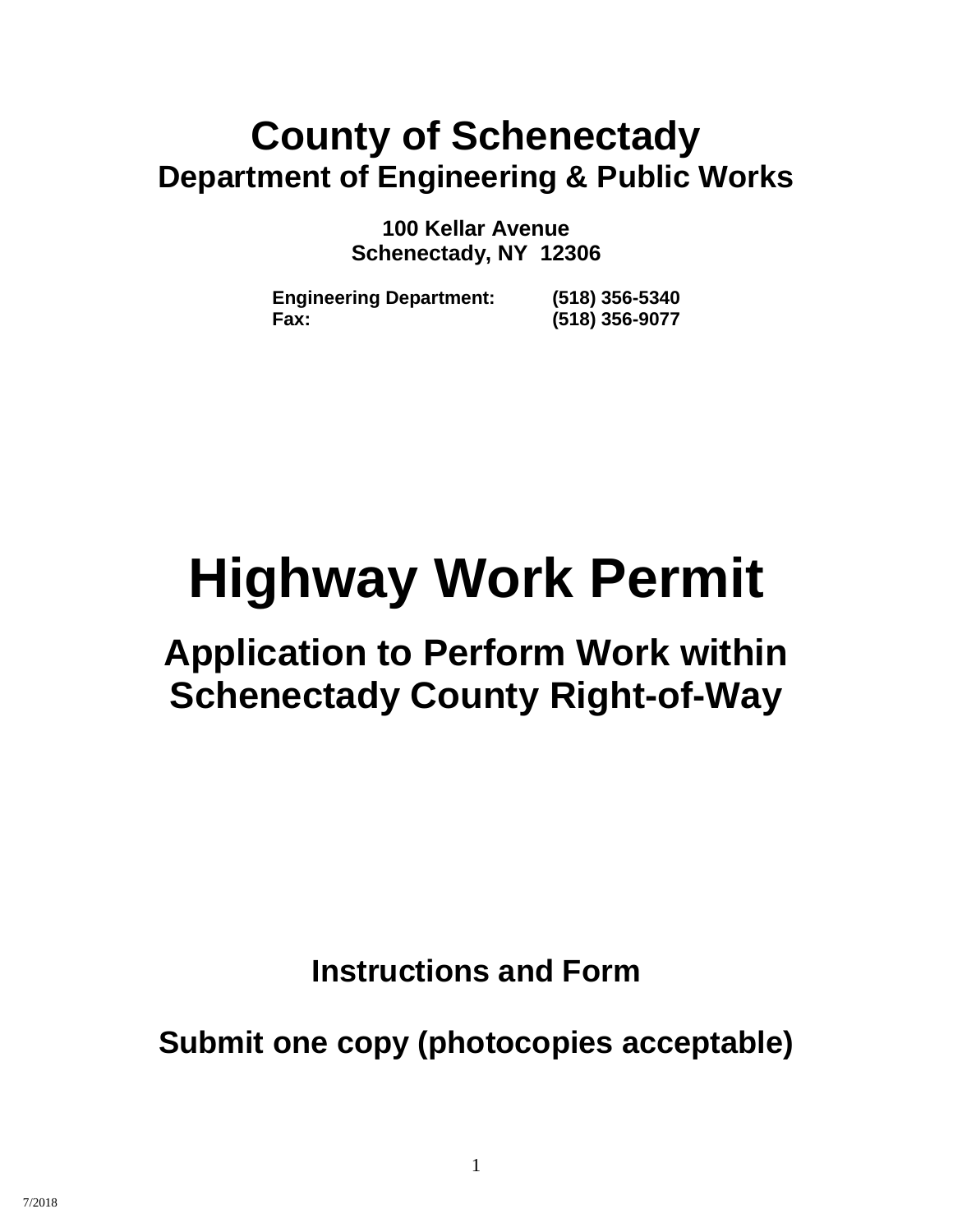# **Schenectady County Department of Engineering & Public Works Highway Work Permit Application**

| <b>PERMITTEE:</b><br>Application is hereby made for a highway work permit:<br>(Contractor or Representative)                                                                                                                                                                                                                                                                                                                                                                                                                                                                                 | <b>COMPLETE BOTH PAGES OF</b><br><b>APPLICATION</b>                          |             |  |  |  |  |  |
|----------------------------------------------------------------------------------------------------------------------------------------------------------------------------------------------------------------------------------------------------------------------------------------------------------------------------------------------------------------------------------------------------------------------------------------------------------------------------------------------------------------------------------------------------------------------------------------------|------------------------------------------------------------------------------|-------------|--|--|--|--|--|
| Name: Name:                                                                                                                                                                                                                                                                                                                                                                                                                                                                                                                                                                                  | <b>PROPERTY OWNER ADDRESS BELOW</b>                                          |             |  |  |  |  |  |
|                                                                                                                                                                                                                                                                                                                                                                                                                                                                                                                                                                                              |                                                                              |             |  |  |  |  |  |
|                                                                                                                                                                                                                                                                                                                                                                                                                                                                                                                                                                                              |                                                                              |             |  |  |  |  |  |
|                                                                                                                                                                                                                                                                                                                                                                                                                                                                                                                                                                                              |                                                                              |             |  |  |  |  |  |
|                                                                                                                                                                                                                                                                                                                                                                                                                                                                                                                                                                                              | <b>Return of deposit/bond</b><br>(Complete only if different from permittee) |             |  |  |  |  |  |
|                                                                                                                                                                                                                                                                                                                                                                                                                                                                                                                                                                                              |                                                                              |             |  |  |  |  |  |
| <b>COMPLETE BOTH PAGES OF</b>                                                                                                                                                                                                                                                                                                                                                                                                                                                                                                                                                                |                                                                              |             |  |  |  |  |  |
| <b>APPLICATION</b>                                                                                                                                                                                                                                                                                                                                                                                                                                                                                                                                                                           |                                                                              |             |  |  |  |  |  |
| <b>Project Location and Description</b>                                                                                                                                                                                                                                                                                                                                                                                                                                                                                                                                                      |                                                                              |             |  |  |  |  |  |
|                                                                                                                                                                                                                                                                                                                                                                                                                                                                                                                                                                                              |                                                                              |             |  |  |  |  |  |
|                                                                                                                                                                                                                                                                                                                                                                                                                                                                                                                                                                                              |                                                                              |             |  |  |  |  |  |
|                                                                                                                                                                                                                                                                                                                                                                                                                                                                                                                                                                                              |                                                                              |             |  |  |  |  |  |
| Estimated cost of work being performed in Schenectady County right-of-way \$<br>1.                                                                                                                                                                                                                                                                                                                                                                                                                                                                                                           |                                                                              |             |  |  |  |  |  |
| 2.                                                                                                                                                                                                                                                                                                                                                                                                                                                                                                                                                                                           |                                                                              |             |  |  |  |  |  |
| Protective Liability Insurance covered by Policy No. ___________________________; expires on _____________<br>3.                                                                                                                                                                                                                                                                                                                                                                                                                                                                             |                                                                              |             |  |  |  |  |  |
|                                                                                                                                                                                                                                                                                                                                                                                                                                                                                                                                                                                              |                                                                              |             |  |  |  |  |  |
| Applicant Signature 20 Date 20 Date 20 Date 20 Date 20 Date 20 Date 20 Date 20 Date 20 Date 20 Date 20 Date 20 Date 20 Date 20 Date 20 Date 20 Date 20 Date 20 Date 20 Date 20 Date 20 Date 20 Date 20 Date 20 Date 20 Date 20                                                                                                                                                                                                                                                                                                                                                               |                                                                              |             |  |  |  |  |  |
| Permission is hereby granted the applicant to proceed as set forth and represented in the foregoing application and at the particular location<br>described therein, in accordance with the map and plans hereto attached, and in accordance with the specifications, drawings, conditions and<br>instructions showing requirements for performing work as prepared by the County Highway Superintendent or County Engineer and attached<br>hereto and pursuant to the conditions and regulations, whether general or special, as set forth on the attachments included in this permit form. |                                                                              |             |  |  |  |  |  |
|                                                                                                                                                                                                                                                                                                                                                                                                                                                                                                                                                                                              |                                                                              |             |  |  |  |  |  |
|                                                                                                                                                                                                                                                                                                                                                                                                                                                                                                                                                                                              |                                                                              | Date 20, 20 |  |  |  |  |  |

# **DURATION OF PERMIT: 90 DAYS**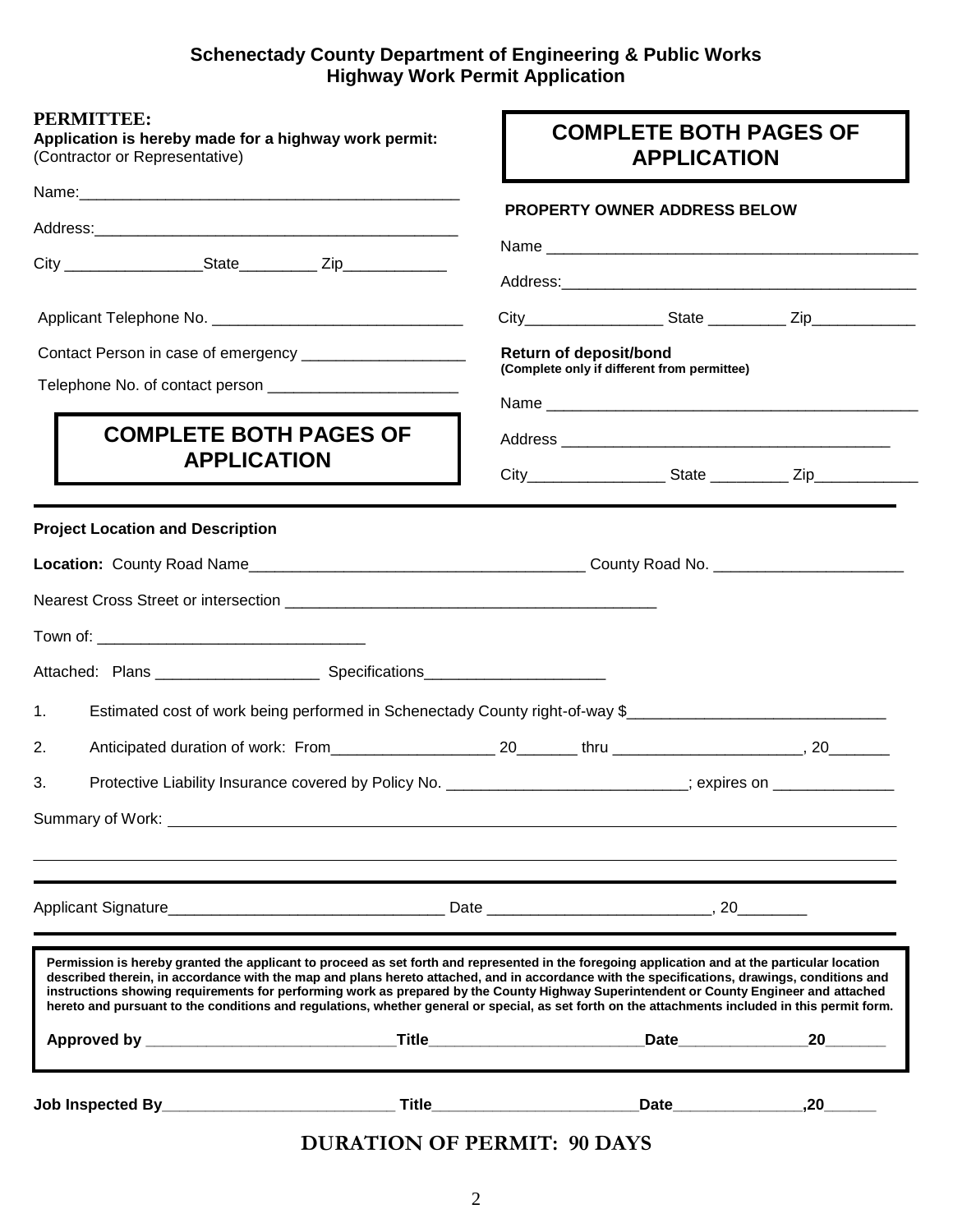# **FEE SCHEDULE**

| <b>TYPE OF WORK TO BE PERFORMED</b>                                          | Plan            |                | Construction      |   | Total      |  |
|------------------------------------------------------------------------------|-----------------|----------------|-------------------|---|------------|--|
|                                                                              | Review          | $\overline{J}$ | <b>Permit Fee</b> | J |            |  |
|                                                                              | Fee             |                |                   |   |            |  |
| <b>COMMERCIAL OR RESIDENTIAL ACCESS</b>                                      |                 |                |                   |   |            |  |
| Residential Driveway, Single dwelling - New                                  | $\overline{50}$ |                | \$35              |   |            |  |
| Residential Driveway - Resurface/Enlarge                                     | \$0             |                | $\overline{$35}$  |   |            |  |
| Commercial Entrance - New/Minor (< 300 lin. ft. frontage or 3 dwellings)     | \$50            |                | \$50              |   |            |  |
| Commercial Entrance - New/Major (> 300 lin. ft. frontage or 3 dwellings)     | \$200           |                | \$300             |   |            |  |
| Commercial Entrance - Repair or Repaving                                     | \$100           |                | \$100             |   |            |  |
| Subdivision - (Three Lots/dwellings or Greater) or New Local Road/Public St. | \$100           |                | \$200             |   |            |  |
| Construction Entrance - Temporary-Residential                                | $\overline{50}$ |                | \$50              |   |            |  |
| Construction Entrance - Temporary-Commercial                                 | $\sqrt{$100}$   |                | $\sqrt{$100}$     |   |            |  |
| UNDERGROUND INSTALLATION BY PUSHING/BORING OR OUT-OF-PAVEMENT EXCAVATION     |                 |                |                   |   |            |  |
| Water Main, Sewer Main, or Storm Sewer                                       | \$100           |                | \$100             |   | Length $>$ |  |
| Pipe in Roadside Ditch                                                       | \$100           |                | \$100             |   | $200'$ add |  |
| Gas Main / Duct / Buried Cable                                               | \$100           |                | \$100             |   | \$0.50 per |  |
| Service Lateral Connection                                                   | \$50            |                | \$50              |   | foot       |  |
| UNDERGROUND INSTALLATION WITH CUTTING OF PAVEMENT                            |                 |                |                   |   |            |  |
| Water Main, Sewer Main, or Storm Sewer                                       | \$100           |                | \$100             |   |            |  |
| Pipe in Roadside Ditch                                                       | \$100           |                | \$100             |   |            |  |
| Gas Main / Duct / Buried Cable                                               | \$100           |                | \$100             |   |            |  |
| Culvert Crossing w/Sectional Area >7.0 square feet                           | \$100           |                | \$100             |   |            |  |
| HAUL PERMITS - OVERWEIGHT / OVERSIZED VEHICLES                               |                 |                |                   |   |            |  |
| Hauling Permit; oversized or overweight                                      | \$0             |                | \$100             |   |            |  |
| <b>MISCELLANEOUS USES OR ACTIVITIES</b>                                      |                 |                |                   |   |            |  |
| Tree Work                                                                    | \$0             |                | \$50              |   |            |  |
| Road Closing/ Detour                                                         | \$0             |                | \$250             |   |            |  |
| Storm Sewer Connection at Private Lands; Minor < 6" $\varphi$                | \$50            |                | $\sqrt{$100}$     |   |            |  |
| Storm Sewer Connection at Private Lands: Major > 6" $\varphi$                | \$100           |                | \$300             |   |            |  |
| County Highway Relocation                                                    | \$200           |                | \$500             |   |            |  |
| Full Depth Shoulder Reconstruction                                           | \$100           |                | \$250             |   |            |  |
| Replace Existing Culvert                                                     | \$0             |                | \$50              |   |            |  |
| Modify Existing Residential Access                                           | \$0             |                | \$50              |   |            |  |
| Test Pits or Soil Borings on Right-of-Way                                    | \$50            |                | \$100             |   |            |  |
|                                                                              |                 |                | <b>AMOUNT DUE</b> |   |            |  |
| TYPE OF CONSTRUCTION OR ACTIVITY                                             | <b>DEPOSIT</b>  |                |                   |   |            |  |
| Driveway Installations                                                       | \$200           |                |                   |   |            |  |
| Piping Roadside Ditches                                                      | \$200           |                |                   |   |            |  |
| Open Cut at Shoulder                                                         | \$1,000         |                |                   |   |            |  |
| Open Cut Pavement; one lane or less                                          | \$3,000         |                |                   |   |            |  |
| Open Cut Pavement, more than one lane                                        | \$6,000         |                |                   |   |            |  |
| Subdivision; Local Road / Public Street                                      | \$3,000         |                |                   |   |            |  |
| Commercial Entrance: New/Major                                               | \$4,000         |                |                   |   |            |  |
| <b>Bores</b>                                                                 | \$1,000         |                |                   |   |            |  |

We require **TWO** separate **CERTIFIED** checks or **POSTAL MONEY ORDERS** for the Fees and Deposits. Checks or Money Orders shall be made out to: Schenectady County Commissioner of Finance.

| Plan Review Fee: \$               | Check No.:       |           |
|-----------------------------------|------------------|-----------|
| Construction Permit Fee: \$       |                  |           |
| Deposit: \$<br>Insurance Company: | Check No.:       |           |
| Bond Amount:\$                    | Bonding Company: | Bond No.: |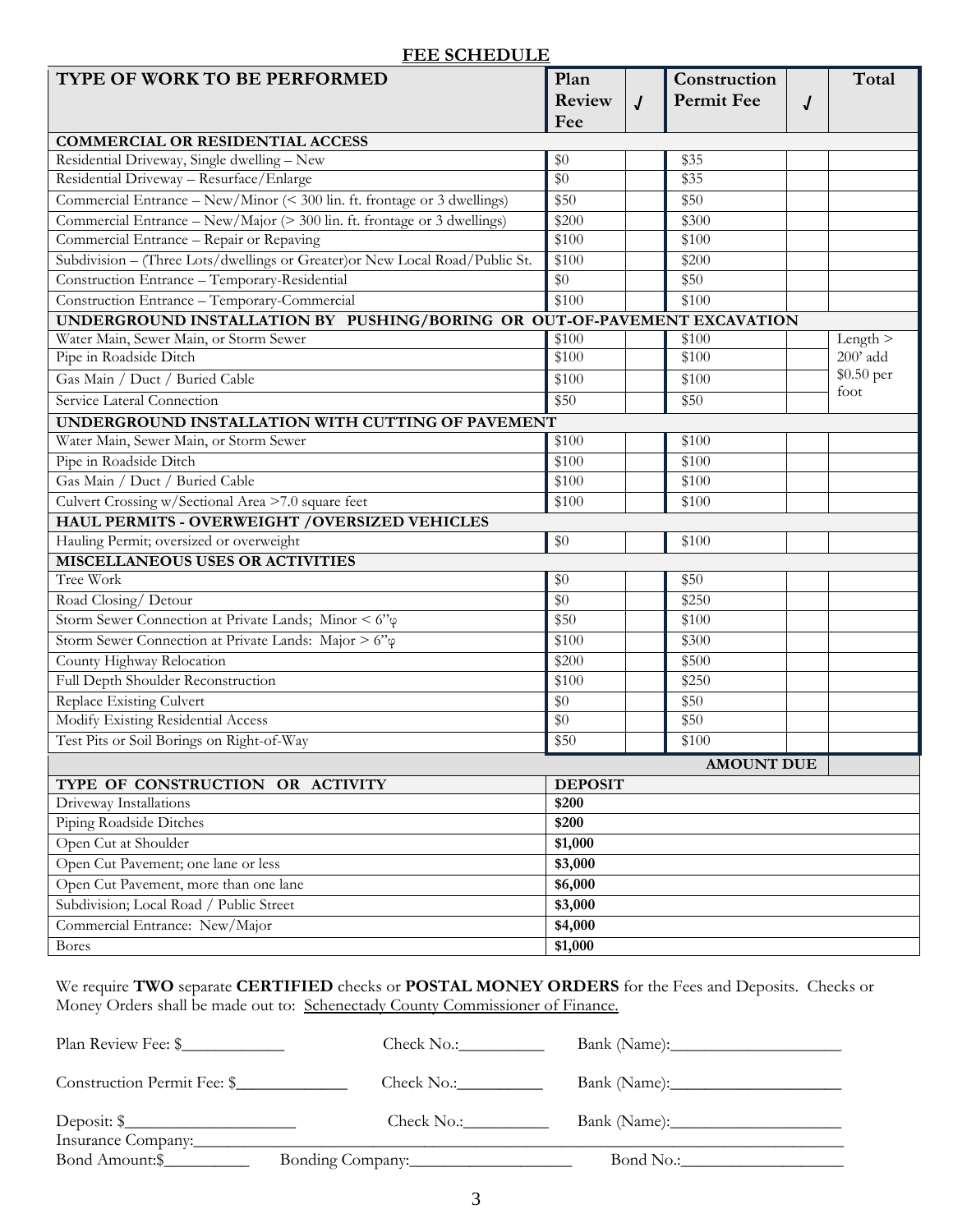#### **INSTRUCTIONS FOR COMPLETING THE APPLICATION FOR SCHENECTADY COUNTY HIGHWAY WORK PERMIT**

#### **FRONT OF APPLICATION**

An Applicant may not have all pertinent information at the time of completing the application form since certain information relative to fees, insurance and guarantee deposits may be contingent upon determinations to be made by the Department. In such cases, the information may be left blank and remittance withheld until the Department determines the information.

Please complete the following:

- Permittee's (Applicant) name and address.
- Land Owner, Utility or Municipality's name and address
- Applicants telephone number. A telephone number where applicant can be contacted concerning the application. Please include area code.
- Provide County road name and number (if known) where project is located.
- Provide nearest cross street or intersection to the proposed project site.
- Provide name of city, town or village project is located in.
- Plans and specifications should accompany this application for any work that involves construction within the County highway right-of-way. Place a check mark on the lines for plans and specifications if they are attached.
- Estimate the cost of work to be performed in the County right-of-way and place this figure on the blank line.
- Provide your own protective liability insurance policy no. and expiration date.
- Give a brief description of the proposed work that is to be done under this permit.
- Signature of Applicant (permittee) and date.

#### **BACK OF APPLICATION**

- Check type of work that will be performed.
- Show total amount of deposit or bond required in last column.
- Show total amount of permit fee and deposit, if applicable.
- Indicate check numbers of permit fee and guarantee deposit along with bank names on checks.
- Provide name of insurance company providing protective liability insurance.

#### **Shaded areas will be completed by the County.**

#### **Remove application form from packet and submit two copies to the Schenectady County Engineering Department for approval.**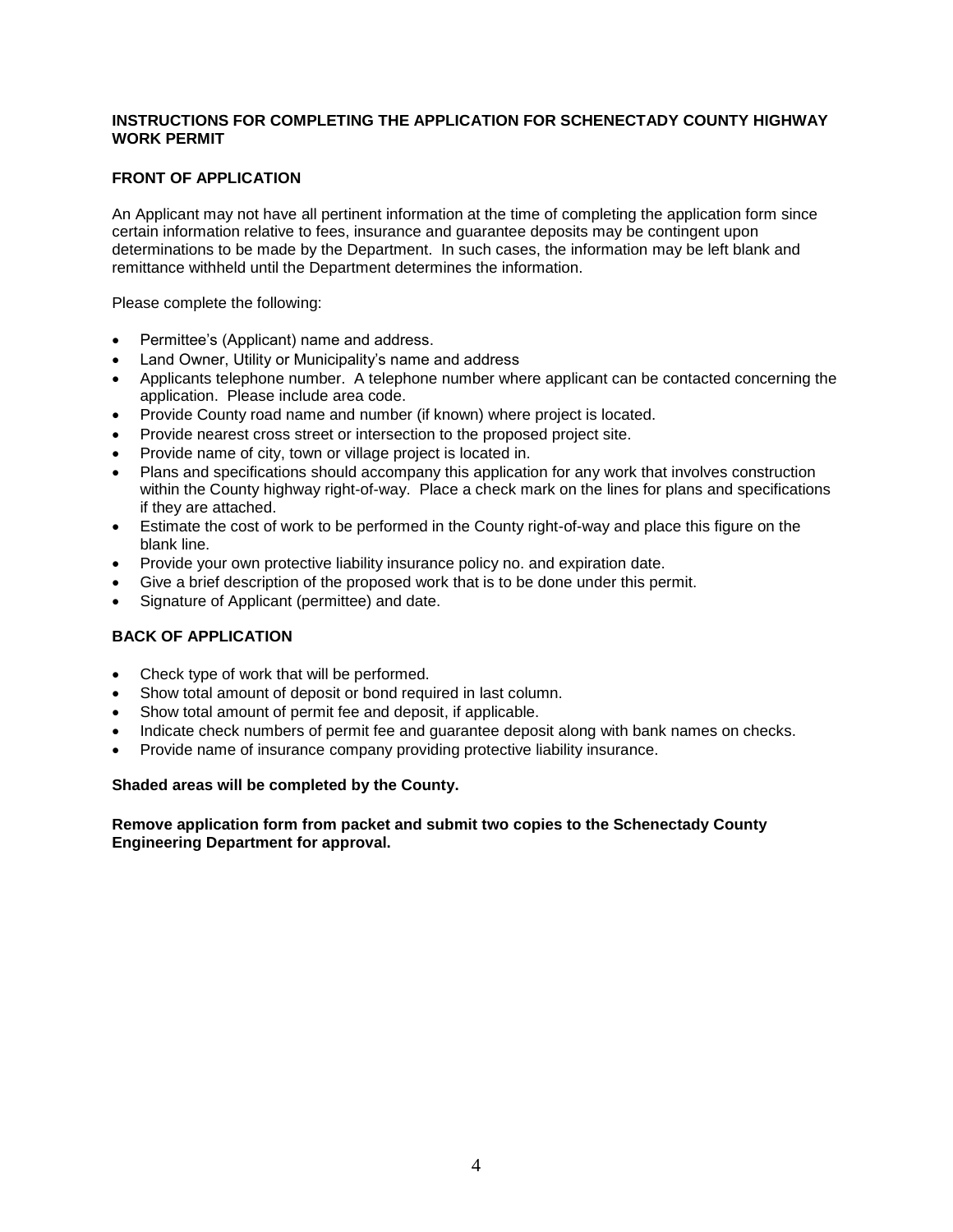# **TYPICAL PERMIT SEQUENCE**

Typical sequence for permit issuance and administration;

- 1. Permittee contacts the County Bureau of Engineering about work to be performed at the County highway system. Applicant provides municipally approved site plan or subdivision drawings or other information, including maintenance and protection of traffic plans, regarding the details of work proposed.
- 2. As needed, County engineer inspects the area of work and advises any additional requirements, conditions or materials.
- 3. Upon acceptance of plan by County engineer, the permittee provides the fee, deposit or bond, insurance certificate together with the completed application for issuance by the County.
- 4. Upon receipt of County permit (and all other approvals) permittee may commence work and shall permit County inspection at any time during the course of work. The applicant has full responsibility for maintaining site and traffic safety at the work area
- 5. Upon completion, permittee contacts County for final inspection. If the work is found satisfactory, including restoration of surfaces and drainage, then the engineer notes acceptance on copy of permit. Engineer directs staff to send voucher for return of deposit, or to release bond held by County Attorneys Office.
- 6. Permittee returns completed and signed voucher to Bureau of Engineering to be processed for payment. Payment sent by mail within 30 days of return of voucher.

**NOTE: It is strongly recommended that the permittee contact the Underground Facilities Protection Corporation (UFPO) and other utilities for field location of utilities at work site. Telephone 1-800-962-7962. Be advised that not all utilities are participating in the UFPO location program.**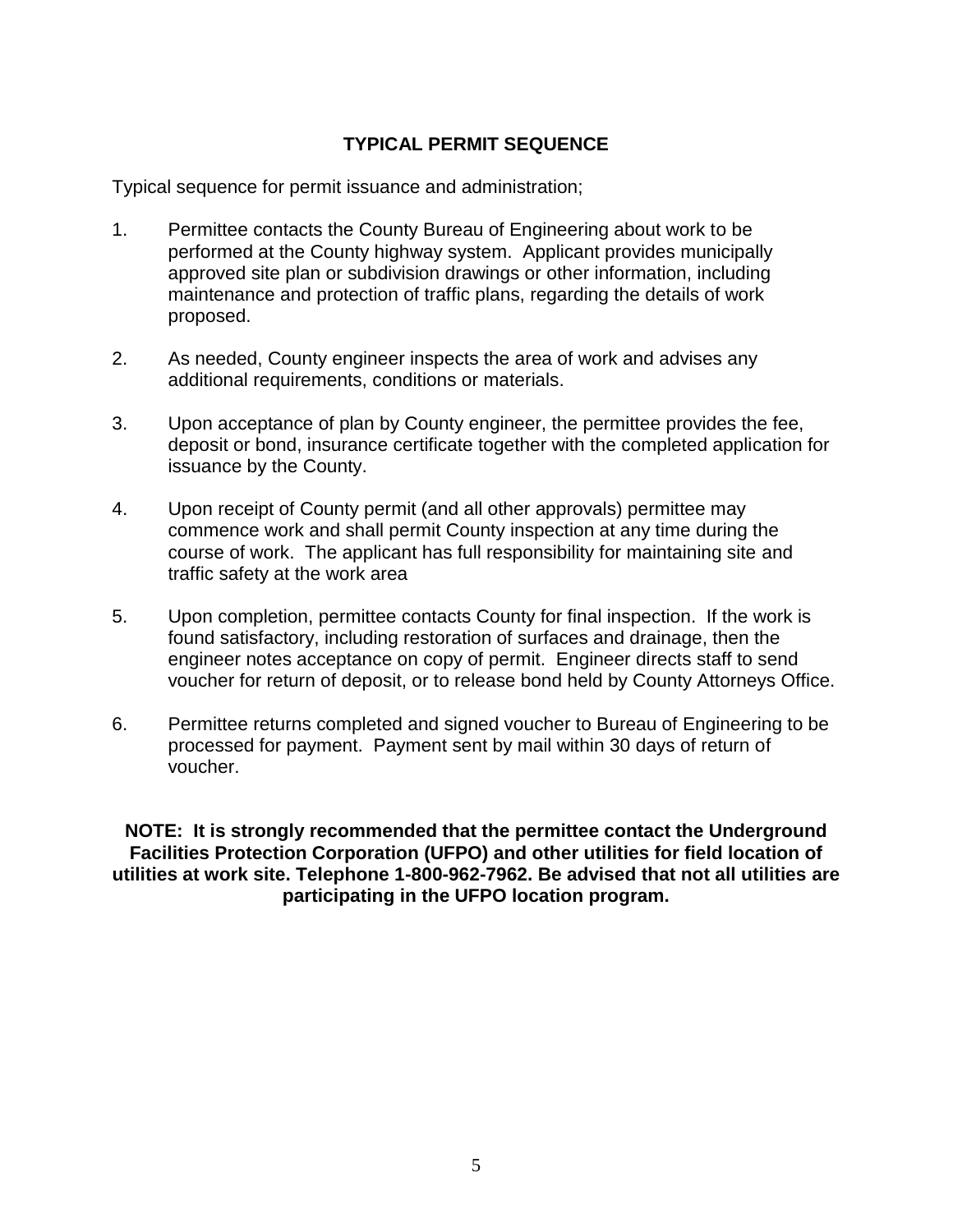# **CONDITIONS & REGULATIONS PERMIT TO PERFORM WORK WITHIN COUNTY RIGHT-OF-WAY**

**FAILURE TO OBTAIN A PERMIT OR FAILURE TO COMPLY WITH THE TERMS OF A PERMIT MAY RESULT IN THE HALTING OF THE ACTIVITY FOR WHICH A PERMIT IS REQUIRED AND WILL BE CONSIDERED IN VIOLATION OF BOOK 24, SECTION 136 OF THE NEW YORK STATE HIGHWAY LAW, PUNISHABLE BY A FINE OF UP TO \$1000.00 FOR EACH DAY OF SUCH VIOLATION.**

# **Section 1 PERMITS**

- I. General
	- A. All work performed in a public right-of-way shall require the issuance of a highway work permit. Permits shall be obtained 48 hours prior to construction, except in the case of an emergency. In the case of an emergency a delay of 48 hours is granted excluding holidays and weekends, following the beginning of such repair before the permit for the same shall be in violation of New York State Highway Law.
	- B. Any permit issued shall pertain only to excavating or constructing within the County right-of-way and is in no way a permit to enter any private property adjacent to such right-of-way or easement or to alter or disturb any facilities or installations existing within the right-of-way and which may have been installed and are owned by others.
	- C. The County Engineer or Highway Supervisor is authorized to inspect all work performed under the permit, including, but not limited to clearing and grubbing, compaction of subgrade, base and asphalt, forms, concrete work, structures, and materials to be used. The Engineer or Supervisor is present on site to advise contractors of these standards. The inspector has authority to reject defective materials and workmanship.
	- D. No permits will be issued for roadway cuts on newly paved or overlaid roads for a period of two (2) years, unless approved in writing by the County Engineer or Supervisor. Services to new construction will be evaluated case by case. Emergency cuts will be permitted in accordance with requirements listed in this permit application.
	- E. Failure of the applicant to comply with any of the terms and conditions of the permit shall be sufficient cause for cancellation of the permit and may cause for the refusal of future permits. The permit, the privileges granted by the permit and the obligations of the permittee shall be binding upon the successors and subcontractors of the permittee.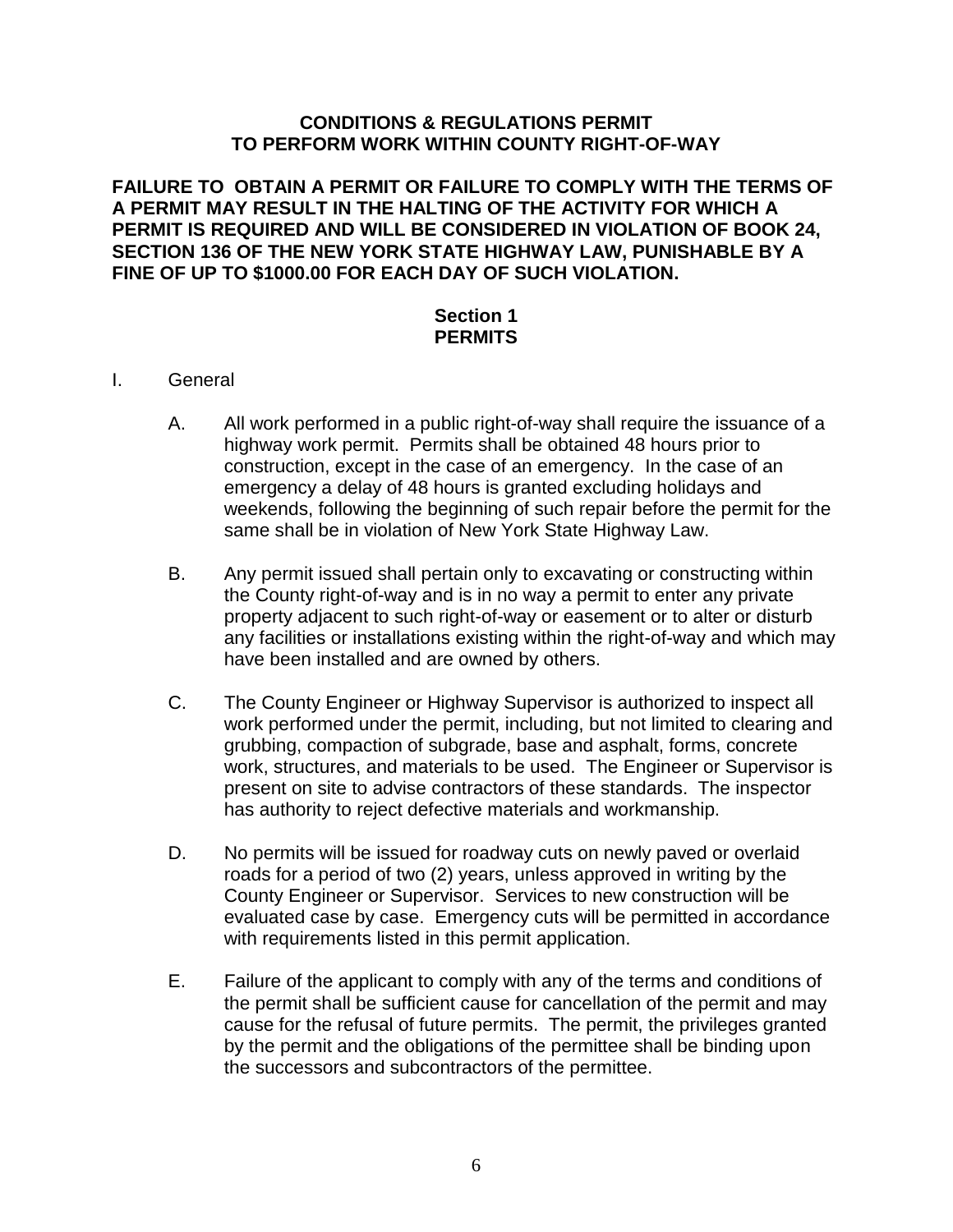- F. Exploratory test holes made to determine location of existing utilities and/or geotechnical information shall be charged the fee as set forth in the schedule. The permit fee will be based on each test hole. At the County Engineer or Supervisor's discretion, the fee may be waived for up to three test holes used in conjunction with boring.
- G. This permit shall not be assigned or transferred without the written consent of the County Superintendent of Highways or his Representative.
- H. The work authorized by this permit shall be performed to the satisfaction of the County Superintendent of Highways or his Representative.
- I. The Permittee shall submit to the said County Superintendent of Highways a detailed plan of any structures to be built with a description of the proposed method of construction before any work hereunder is started. This shall include such details as measurements of driveways with relation to nearest property corners as well as dimensions of driveway width. A description of the proposed method of construction will be included. Driveway plans should be prepared in accordance with the POLICY AND STANDARDS FOR ENTRANCES TO STATE HIGHWAYS.

# II. TIME

A. Permits, when issued, shall be valid for a period of ninety (90) calendar days, and may be renewed for one (1) additional ninety (90) calendar day period, providing the renewal is obtained (renewal may be obtained by telephone or fax) prior to the expiration date of the permit. Failure to obtain a renewal as stated herein will require the obtaining of a new permit and payment of all applicable fees. In the case of long-term projects, further extensions may be granted on a project by project basis.

# III. Fees & Deposits

- A. The fees for permits are specified on the back of the permit application. All fees for permits shall be paid with a certified check or postal money order and are non-refundable. Certified checks and money orders shall be made out to the Schenectady County Commissioner of Finance.
- B. Permits, when issued, shall be valid for a period of ninety (90) calendar days, and may be renewed for one (1) additional ninety (90) calendar day period, providing the renewal is obtained (renewal may be obtained by telephone or fax) prior to the expiration date of the permit. Failure to obtain a renewal as stated herein will require the obtaining of a new permit and payment of all applicable fees. In the case of long term projects, further extensions may beg ranted on a project by project basis.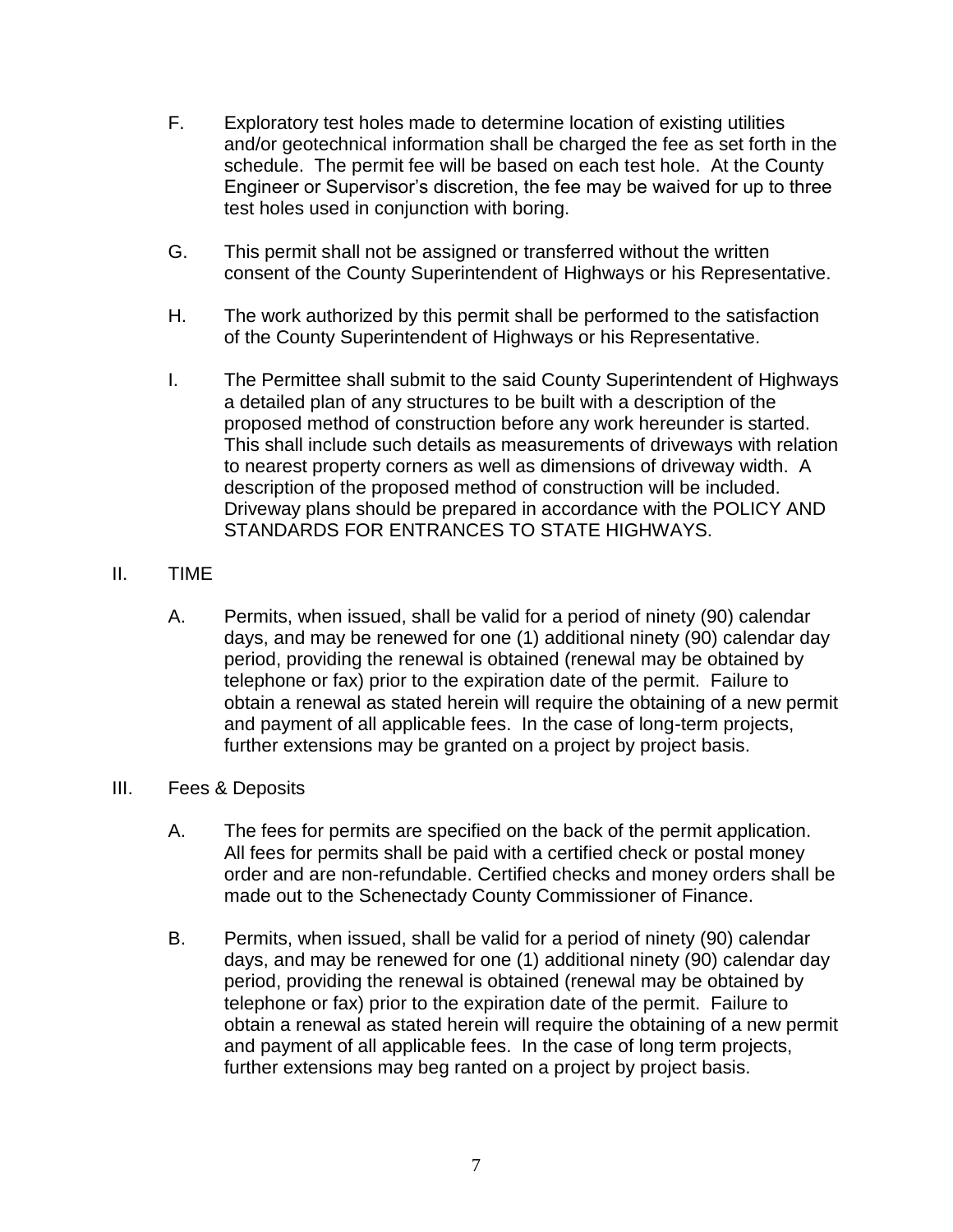- C. Payment of all fees shall be received upon application for the permit.
- IV. Refunds of Fees
	- A. The permit fee itself is not subject to refund, however at the discretion of the County Engineer or Supervisor, the permittee, in those instances where the proposed work is not accomplished through no fault of the permittee, may receive credit toward future permits.
- V. Deposits
	- A. Deposits in the form of a money order or certified check may be accepted for smaller size projects. Deposits accepted for road cuts will be retained for the two-year warranty period required by this permit. Deposits for all other projects will be returned at the completion of the project as long as all permit requirements have been satisfied.
- VI. Exception to Deposits and Fee Schedules
	- A. Public utility companies making twelve applications or more per year may, in lieu of the deposit hereinbefore mentioned, deposit with the County of Schenectady its bond or surety company bond approved as form, manner of execution and sufficiency by the Department of Law of the County of Schenectady, which bond shall be retained as security for the faithful performance by the applicant of all the terms, agreements, covenants and conditions of the permit on the applicant's part to be done or performed which said bond shall be in an amount to be determined by the County Superintendent of Highways but in no case shall the face amount of the bond be less than Five Thousand Dollars (\$5,000.).
	- B. Any city, village, town, public improvement district or other municipality may, in lieu of making the cash deposit hereinabove first mentioned, file with County Superintendent of Highways a certified copy of a resolution duly adopted by the governing board of such municipality which said resolution shall guarantee faithful performance by said municipality of all the terms, agreements, covenants and conditions as set forth in the permit. SAID RESOLUTION SHALL BE IN A FORM PRESCRIBED BY THE COUNTY AND SHALL BE EFFECTIVE FOR A FIVE (5) YEAR TERM. AT THE TERMINATION OF EACH FIVE YEAR PERIOD, THE LOCAL GOVERNING BOARD SHALL BE REQUIRED TO ENACT A SIMILAR RESOLUTION FOR THE NEXT SUCCEEDING FIVE YEARS.
- VII. Insurance Requirements
	- A. The said Permittee shall be responsible for all damages resulting in bodily injury, including death, and/or property damage liability due to activities of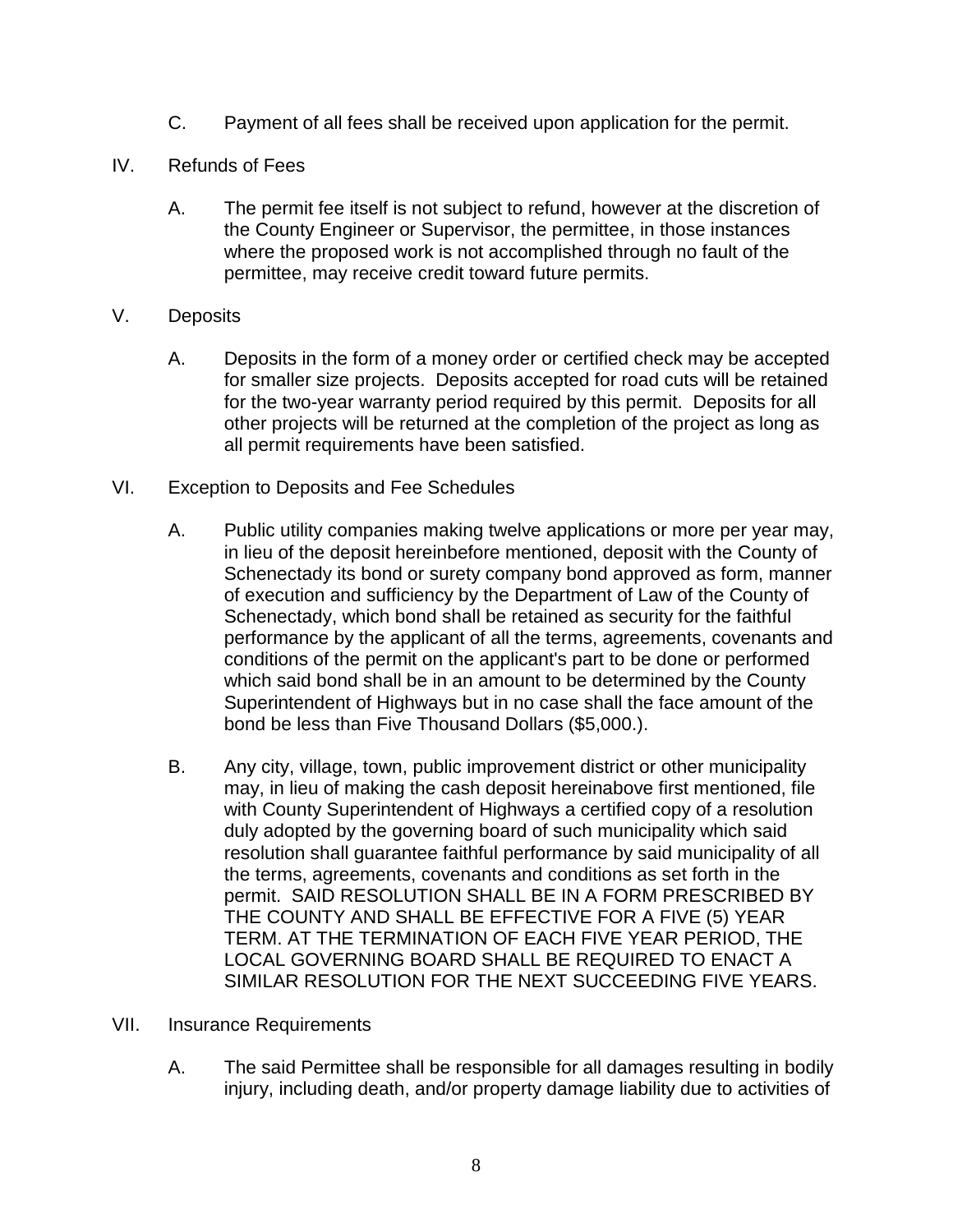the permittee, its Contractors, Subcontractors of either or both, agents or employees in connection with any act or omission hereunder, and does hereby expressly agree to indemnify and save harmless the County and/or the County Highway Department and/or the County Superintendent of Highways and his Representatives and employees from claims, suits, actions, damages and costs of every name and description arising out of or resulting from any act or omission hereunder as hereinafter set forth.

- B. The Permittee shall furnish with the foregoing application a policy of protective liability insurance issued as herein before set forth covering the liability of the County of Schenectady, with respect to all operations under this permit by the Permittee or by anyone acting by, through or for the Permittee, including omissions and supervisory acts of the County. The limits of liability in such policy shall not be less than \$500,000 for all damages arising out of bodily injury, including death at any time, resulting therefrom each occurrence and not less than \$1,000,000 for all damages arising out of injury to or destruction of property during the policy period. Such policy shall state that it will not be changed or cancelled until (10) days written notice has been given to said County of Schenectady.
- C. The enumeration in this permit of the kind and amount of insurance shall not abridge, diminish or effect the Permittee's legal responsibilities for the consequences of accidents arising out of or resulting from the operations of the Permittee under this permit.
- D. The above named Permittee hereby certifies that it has secured workers compensation insurance for the benefit of and will keep insured during the performance of the above described work, such as employees as are required to be insured by the provisions of Chapter 67 of the Consolidated Laws, being Chapter 615 of Law of 1922 and acts amendatory thereof and supplemental thereof.

#### VIII. Permit Bonds

- A. A non-cancelable permit bond in the amount associated to the following schedule, payable to the County of Schenectady, either as a sole or dual obligee, shall be required in the name of the permittee prior to issuance of any permit. Said bond shall assure that the permittee will comply with all County standards and specifications and shall assure recovery by the County of any expenses incurred, within a period of two years, following the expiration date of the permit, to the amount of said bond, due to failure of the permittee to comply with the provisions of this permit, or to otherwise cause expense to the County as a result of work performed.
- B. Construction cost less than \$10,000, provide Bond for \$10,000 for each permit.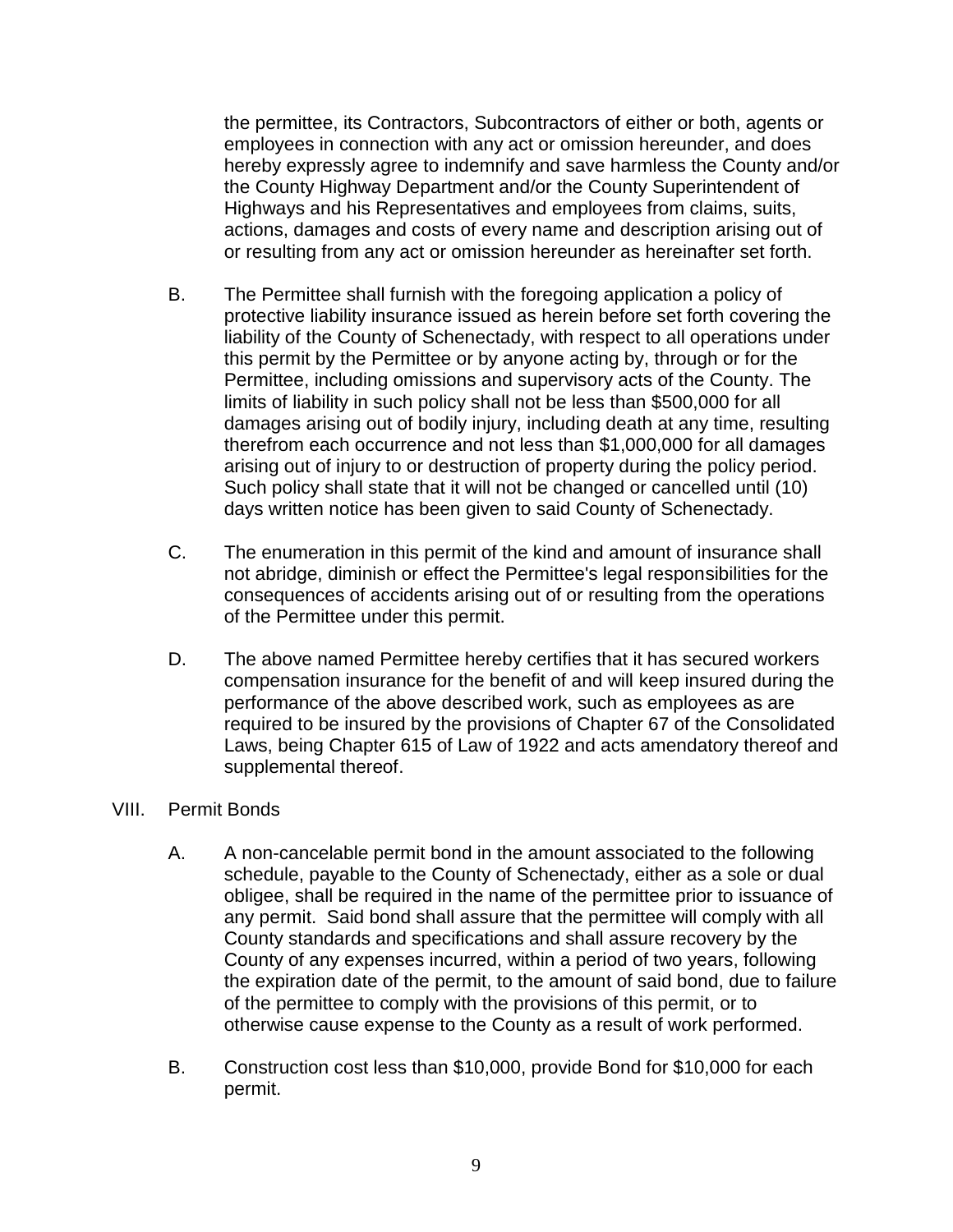- C. Construction cost greater than \$10,000, provide Bond for Value of Project for each permit.
- D. Projects greater than \$10,000 will require a permit bond for each project for the value of the work performed within the County's right-of-way. The Permittee shall provide the County documentation of the project cost at the time of the application for the permit, for evaluation and approval. The bond shall be from a company licensed to do business in New York and shall be in a form acceptable to the County Attorney's office.
- E. Any permit determined to be without an adequate bond as required under this section, shall be subject to immediate revocation by Schenectady County.
- F. The issuer of the bond shall give the County at least 30 days written notice prior to expiration or cancellation of such bond.
- G. A receipt demonstrating full payment of the bond shall be filed with the County.
- IX. Display of Permits at Work Site
	- A. Unless otherwise authorized, permits shall be kept at the work site or designated field office at all times and shall be made available for inspection upon request of any police officer or any authorized employee of the County of Schenectady authorized to enforce these rules.
- X. Orders
	- A. Except as otherwise provided by these rules, a person to whom an order is directed shall have an opportunity to be heard within five business days after a timely request for such opportunity is received by the Department. A request shall be made within the time and in the manner directed on the order. If, after considering the written objections of the respondent, The Director of Engineering affirms the order, the work required by the order shall be completed within 30 days after notice of such determination is mailed to the respondent.
	- B. Notwithstanding the foregoing provision, an order to cease and desist may be given orally or in writing to the persons executing the work and shall require immediate compliance therewith.
	- C. In accordance with Book 24, Section 136 of the New York State highway Law, where a respondent fails to comply with an order issued by the Director of Engineering, including an order to cease and desist, within the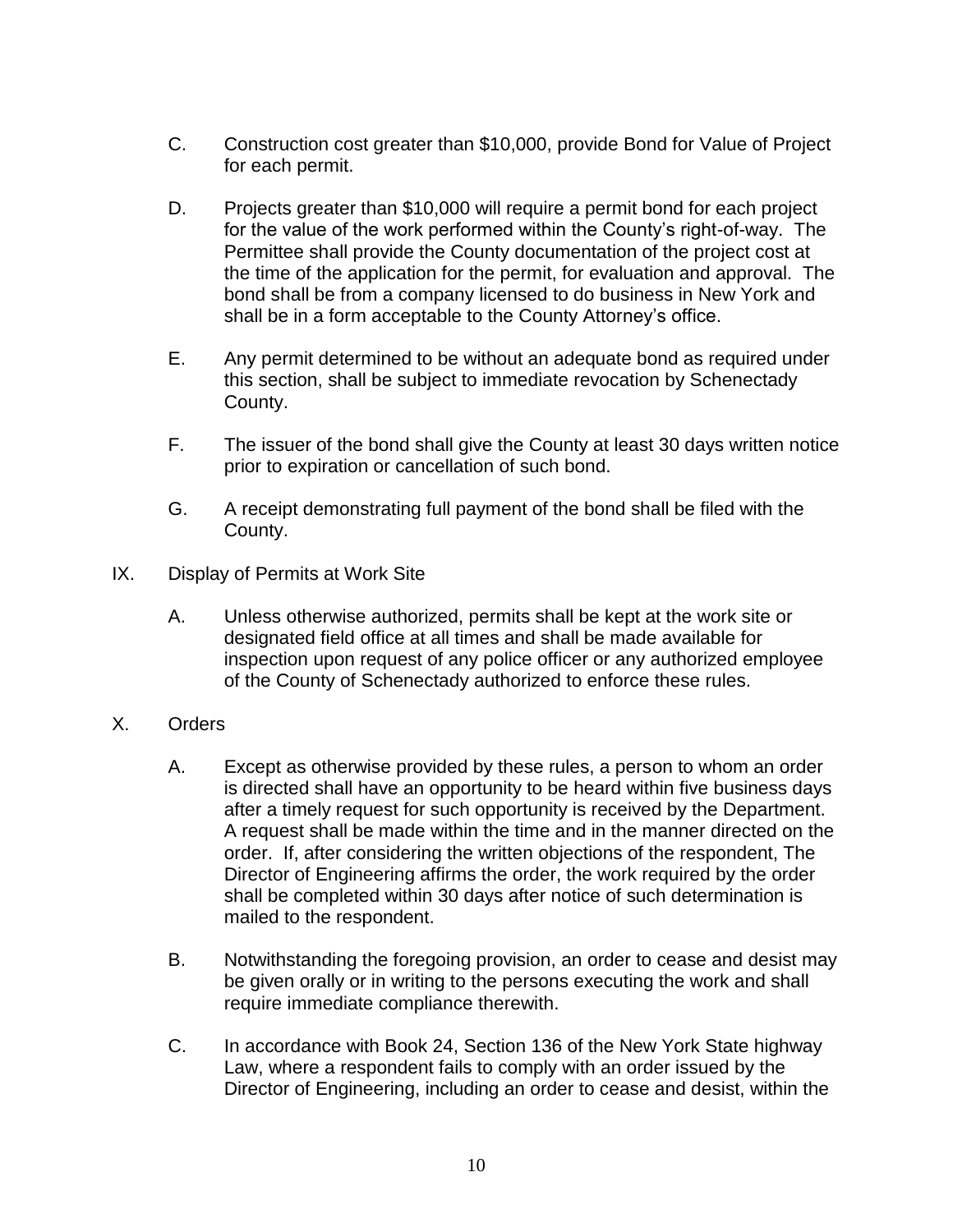applicable time, the Director may execute the work to be executed in such order. All costs and expenses of the County for such work may be recovered from the persons who are found to be liable for the violation.

- D. In addition, failure to comply with an order issued by the Director may result in civil penalties in accordance with Book 24, Section 136 of the New York State Highway Law.
- XI. Road Closures/ Detour
	- A. There shall be no "Road Closures" or "Detours" of Schenectady County roads without prior written consent of the Engineer or Supervisor. All such requests for road closures or detours must be received five days prior to beginning the project and shall be accompanied by a detailed traffic control plan, which meets the requirements set forth in the latest "Manual of Uniform Traffic Control Devices."
	- B. In the event of an "emergency", a road may be closed or be used as a detour route only long enough to complete the repair in compliance with all Schenectady County road repair requirements. The permittee shall be required to meet all traffic control standards set forth in the latest "Manual for Uniform Traffic Control Devices," regardless of the time of day or night. The Engineer or Supervisor shall be notified within twenty-four hours of the emergency.
	- C. The permittee shall notify all appropriate agencies (i.e. Local Police, State Police, Sheriff, Fire Department, Schools, etc.) before any road is closed.
- XII. Safety
	- A. All of the current requirements of the following shall apply: Occupational Safety & Health Administration; Federal Department of Labor; Accommodation of Utilities within State Right-of-Way; New York State Department of Labor; Industrial Code Rule 23, Protection of Persons Employed in Construction & Demolition Work; Industrial Code rule 53, Construction, Excavation and Demolition Operations At or Near Underground Facilities.
- XIII. Suspension of Application Review

The Director may suspend review of applications for permits pending:

A. Payment by an applicant of outstanding fines, civil penalties or judgements imposed or entered against such applicant by a court.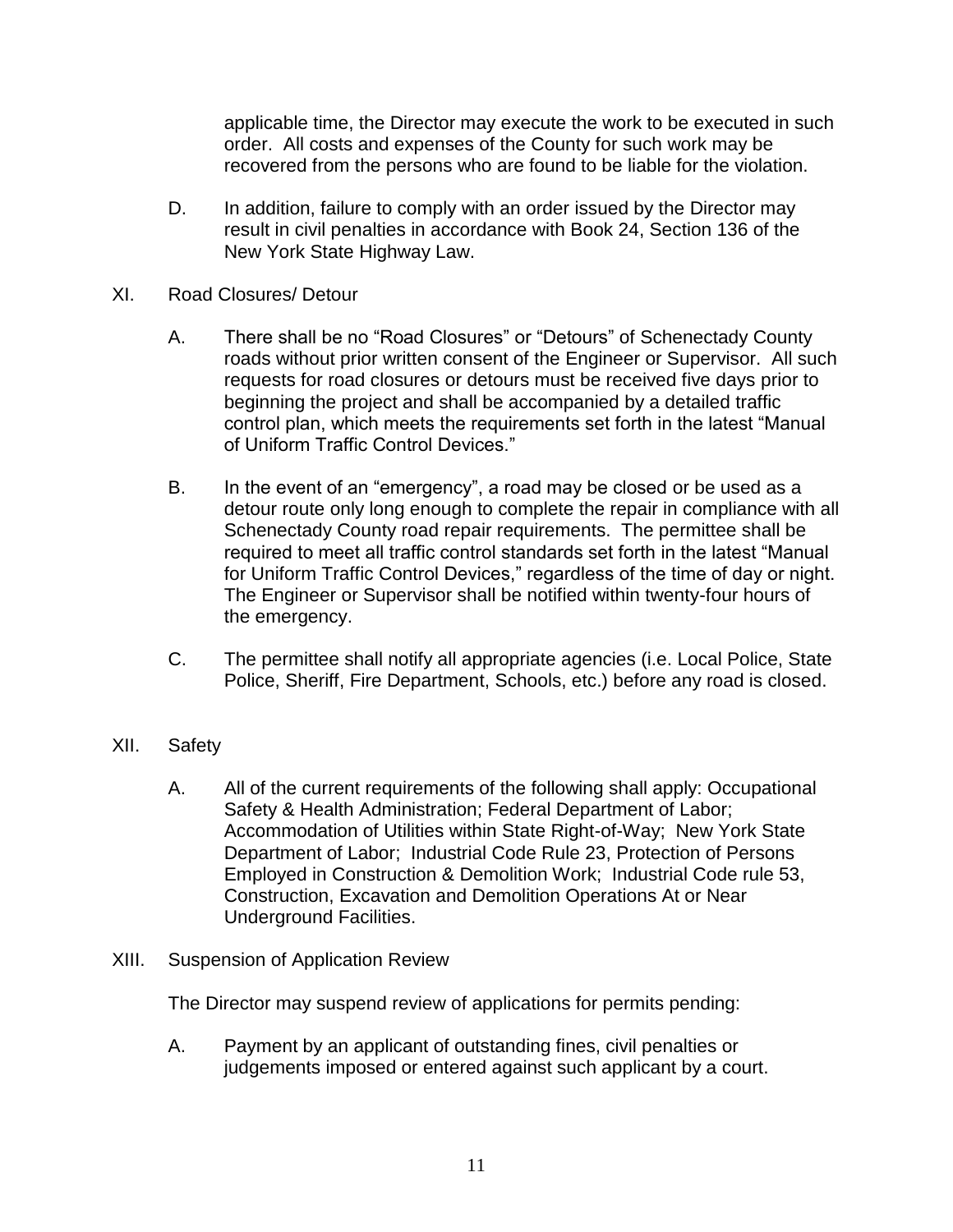- B. Satisfactory compliance by an applicant with an order issued by the Director.
- XIV. Permit revocation and refusal to renew permit.
	- A. The Director of Engineering may, after giving the permittee notice and an opportunity to be heard, revoke or refuse to renew a permit:
		- 1. For failure to comply with the terms or conditions of such permit, these rules or other applicable law in carrying out the activity for which the permit was issued;
		- 2. Whenever there has been any false statement or any misrepresentation as to a material fact in the application or accompanying papers upon which the issuance of the permit was based; or
		- 3. Whenever a permit has been issued in error and the conditions are such that the permit should not have been issued.
	- B. Prior to taking any of these actions listed in paragraph (A) above, the Director of Engineering shall give the permittee an opportunity to be heard upon not less than two days notice.
	- C. Notwithstanding any inconsistent provision of paragraph (B) above, if the Director of Engineering determines that an imminent peril to life or property exists, the Director may revoke a permit without affording the permittee an opportunity to be heard prior to such revocation. Upon request of the permittee, the Director shall afford the permittee an opportunity to present his or her objections to such action within five days after the Department receives such request.
- XV. Refusal to Issue Permit

The Director may refuse to issue a permit to an applicant:

- A. who has exhibited a pattern of disregard for the rules or orders of the Department or terms or conditions of permits issued by the Department or for other applicable law.
- XVI. Material Requirements
	- A. Material and Construction Specifications: Standard Specifications, Construction and Materials, New York State Department of Transportation (NYSDOT), Design and Construction Divisions, dated January 2, 1995 with all current additions and modifications.
- XVI. Warranty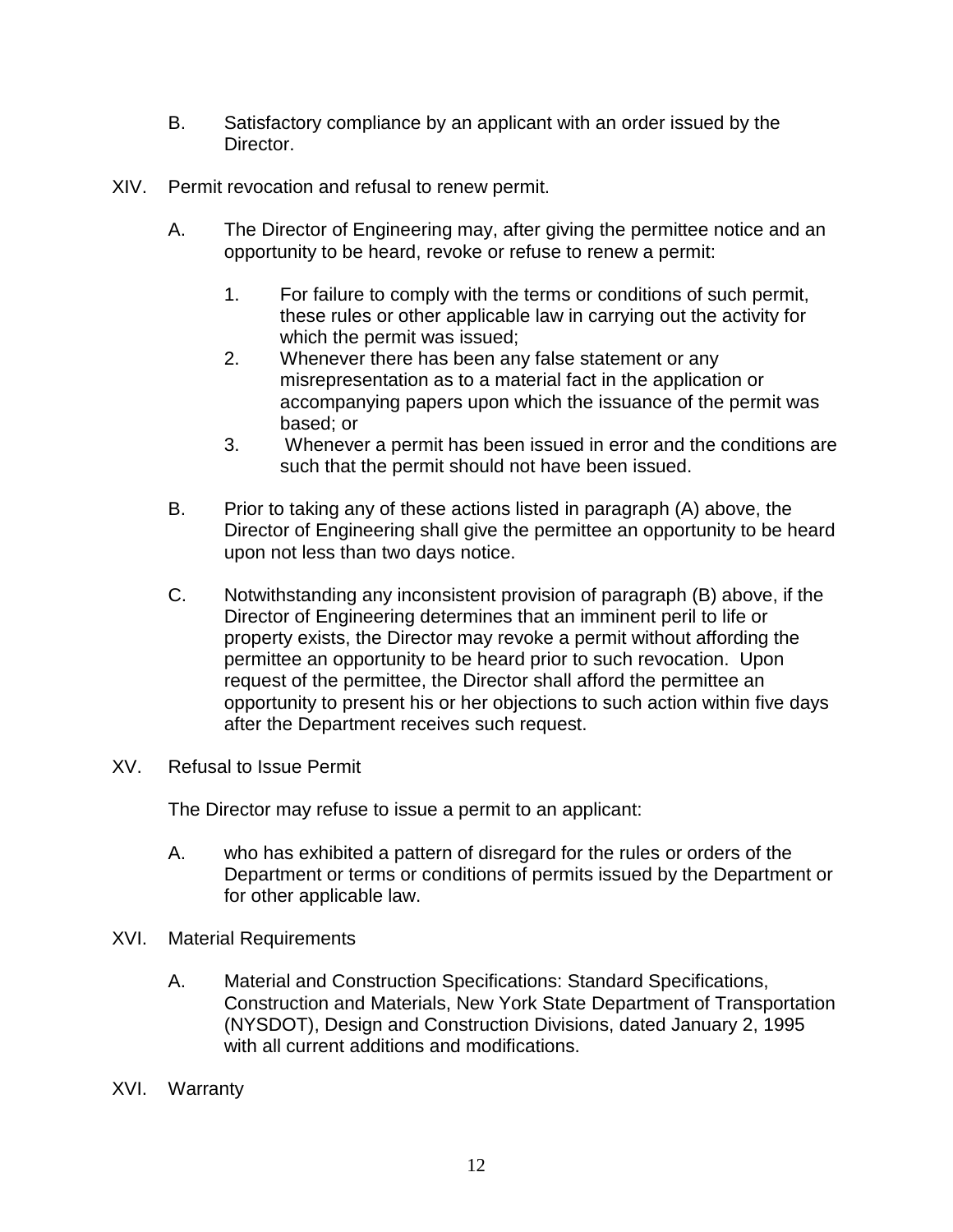- A. The permittee, by acceptance of the permit, expressly guarantees complete performance of the work acceptable to Schenectady County and guarantees all work done by him for a period of two years after date of acceptance and agrees upon demand to maintain and make all necessary repairs during the two year period.
- B. Two warranty inspections shall take place. First, at the completion of the project, acceptance shall be made if all work meets Schenectady County standards. Second, approximately thirty days prior to the expiration of the two-year warranty, the County Inspector shall perform an inspection of the completed work. If the work is still satisfactory, the permittee shall be released from his obligation and the bond returned.
- C. All necessary repairs must be completed within 30 days of inspection, or the permittee's bond will be subject to seizure by the County to pay for necessary repairs. At the County Engineer's discretion, additional time may be allowed to complete the necessary repairs.
- D. At any time prior to completion of the two-year warranty period, the County may notify the permittee of any needed repairs. Such repairs must be completed within 24 hours if it is determined by the County to be an immediate danger. Non-emergency repairs shall be completed within 30 calendar days.

# **Section 2 CONSTRUCTION REQUIREMENTS WITHIN THE COUNTY RIGHT-OF-WAY**

- I. General
	- A. These conditions and regulations apply to Highway Work Permits authorizing work within the County Right-of-Way for water mains, gas mains, sewer lines and miscellaneous structures. General conditions apply to power, telephone and communications installations as well as specific conditions on the setting and resetting of poles. These conditions and any special conditions which are added to this form on the will be enforced by the Schenectady County Engineering Department and Public Works Department.
	- B. Conditions imposed as a requirement of municipal approval, State Environmental Review Act implementation, or other permit approval as related to the County right-of-way and highway, shall be part of these requirements. The Superintendent of Highways may impose higher standards, conditions or requirements where consistent with the objective of protecting the public safety at the County Highway System and where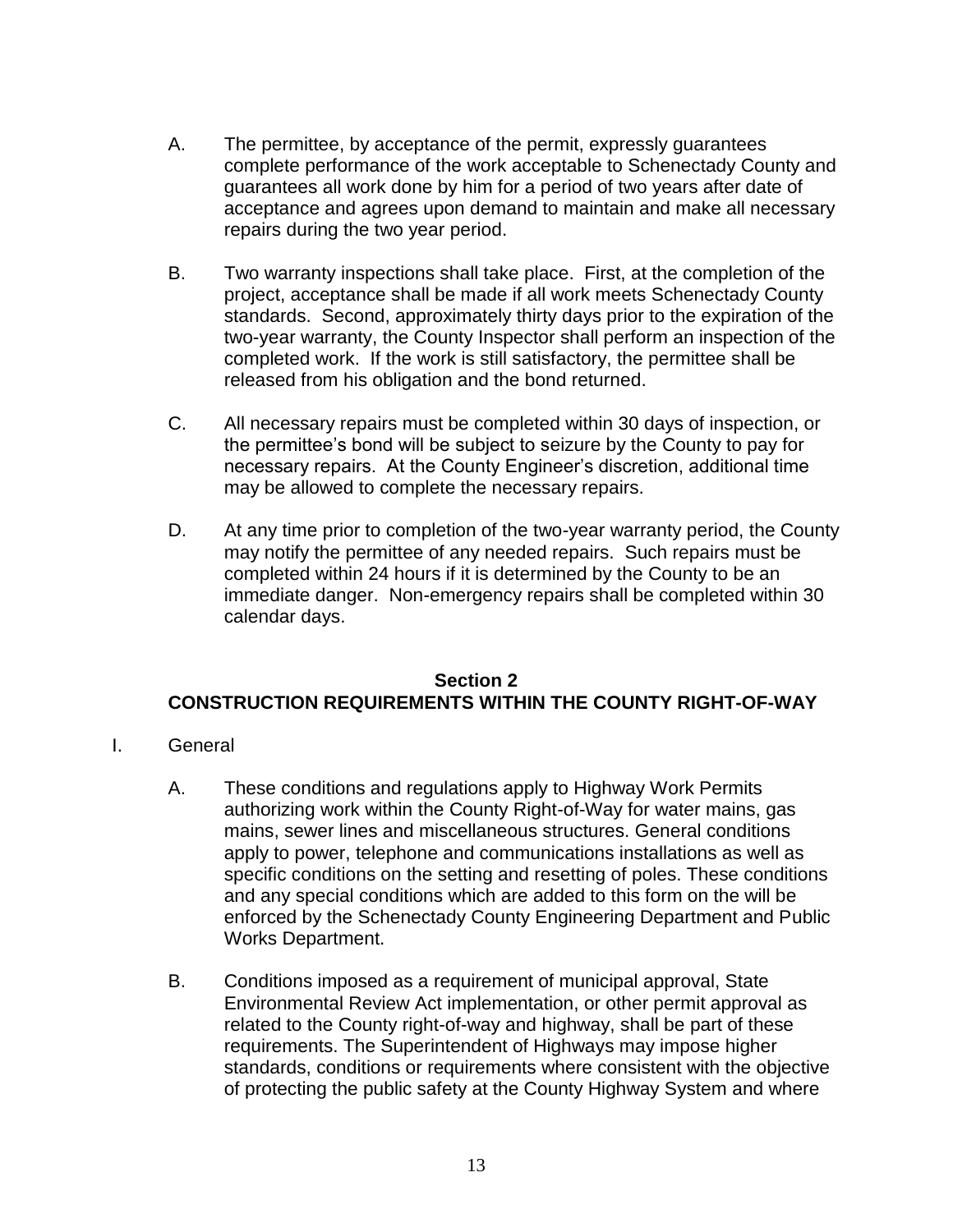consistent with the powers and duties as expressed in statutes.

C. The permittee agrees to adhere to all construction specifications set forth in the latest edition of the New York State Department of Transportation Standard Specifications for Construction and Materials including all current additions and modifications.

# II. LOCATION

- A. All locations shall be approved by a representative of the County Highway Superintendent. Special permission will be required to use trees for guy. Any and all underground and overhead facilities encountered shall not be disturbed in any manner without proper authority from the Owner.
- III. Construction Requirements
	- A. Equipment outriggers shall be fitted with rubber pads whenever outriggers are placed on any roadway surface. Tracked equipment with grousers are not permitted on any concrete or asphalt surface. Use of Any equipment on or over concrete curb, gutter or sidewalk is specifically prohibited without a minimum of 12 inches of native material on that surface to prevent breakage. The permittee shall be responsible for any damage caused to existing concrete or asphalt by the operation of such equipment and upon order of the inspector shall replace such surfaces. Failure to do so will result in the permittee's bond being seized to cover the cost of repairs.
	- B. All cuts on asphaltic paved streets are to be prescored for the entire thickness. The use of rotomillers, saws and jackhammers is an acceptable method of scoring, as long as the cut is continuous, straight and clean. Other mechanical cutters (i.e. hydrohammer cutting blades) are not acceptable.
	- C. The permittee shall not disturb any surface monuments, benchmarks, survey markers, or points found on the line of work. Any points disturbed will be replaced at the permittee's expense.
	- D. All material excavated from trenches and piled adjacent to the trench or in any street right-of-way shall be piled and maintained in such a manner as not to endanger pedestrians or the travelling public and so that as little inconvenience as possible is caused to those using the streets and adjacent properties. If excavated material is to be stored within the roadway prism overnight, the area involved must be barricaded in complete compliance with the "Manual of Uniform Traffic Control Devices."
	- E. All permittee's shall conduct work in such a manner as to avoid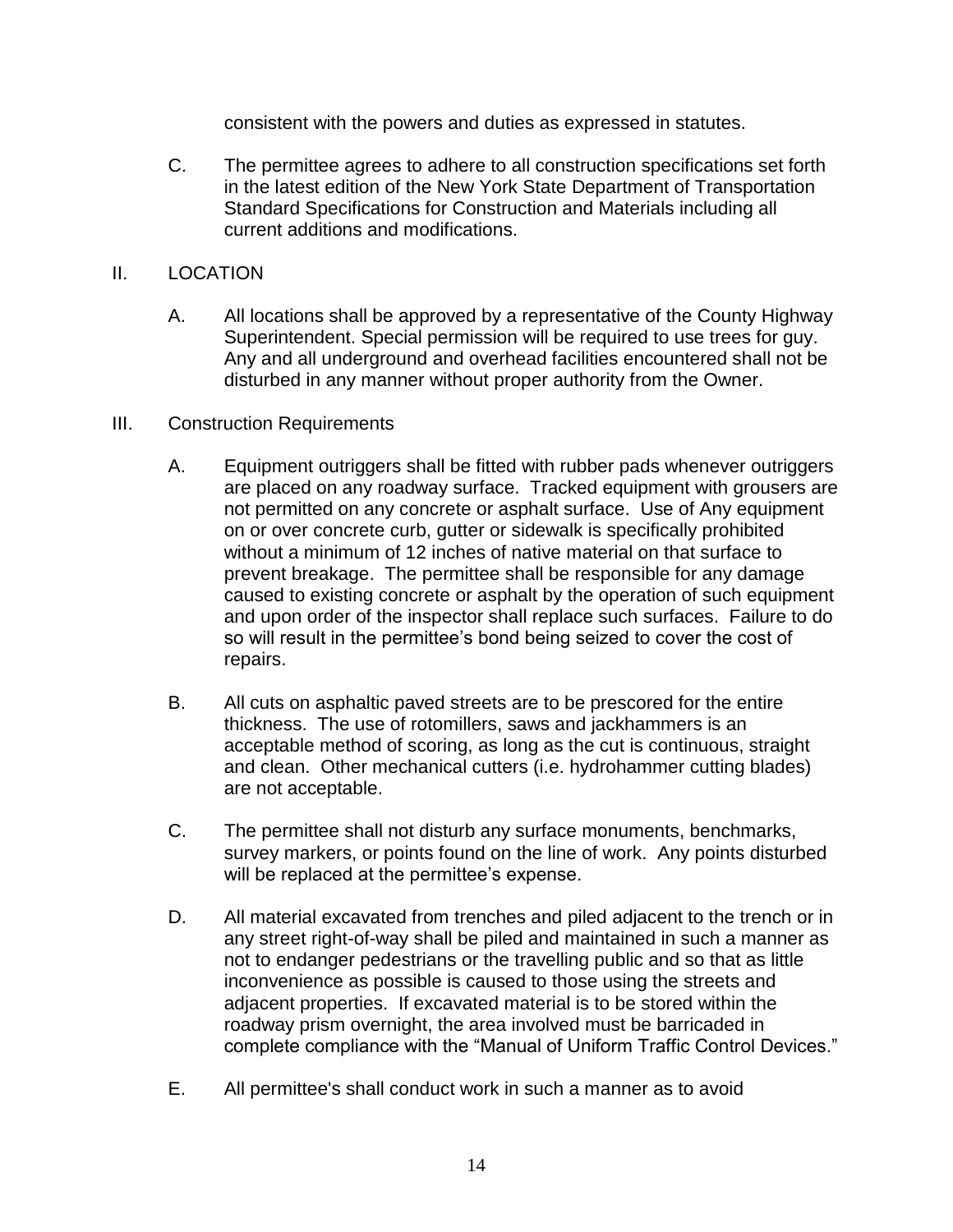unnecessary inconvenience and annoyance to the general public. In the performance of the work, the permittee shall take appropriate measures to reduce dust, noise and unnecessary debris. No work shall be done between the hours of 8:00 pm and 7:00 am., nor at any time on Sunday, except with prior approval from the inspector, or in the case of an emergency.

- F. The Permittee is responsible for having qualified soils engineering firm test the compactive effort of the work in accordance with Schenectady County Standards and New York State Department of Transportation Standard Specifications for Construction and Materials including all current additions and modifications**.** The field test results shall be left on site with the Permittee or his representative, and final test results (signed by a registered engineer) are to be sent to the Engineer at the Schenectady County Engineering Department. These results are to include compaction and moisture results both passing and failing. At the discretion of the County Engineer, these test results may be waived for street cuts less than 30 linear feet. The project will not be placed under warranty until test results have been received and approved by the inspector. For roads reconstructed two years ago or less, compaction tests will be required for all road cuts, regardless of their size.
	- 1. At the discretion of the County engineer, all unsuitable material will be removed from the site and suitable material imported. The Permittee shall inform the inspector of this and submit written documentation of the suitability of the import material for approved prior to placement.
	- 2. Jetting, puddling, flooding or any other means of using water within the trench section to achieve compaction of fill material or consolidation of bedding material, is not permitted for pipes 18" diameter or smaller. For pipes greater than 18" diameter, the warranty shall be extended to three years and the practice shall not extend above the springline of the pipe. These practices must be approved by the County Engineer prior to construction.
	- 3. Schenectady County highly encourages the use of an approved "flowable fill" mix. Compaction and density/moisture testing will not be required when this material is used. The permittee shall wait for all water to bleed to disappear before placement of asphalt or road base.
- IV. Winter Work
	- A. Street cuts performed between November 1<sup>st</sup> and March 31<sup>st</sup> shall be limited in quantity and extent. Due to problems associated with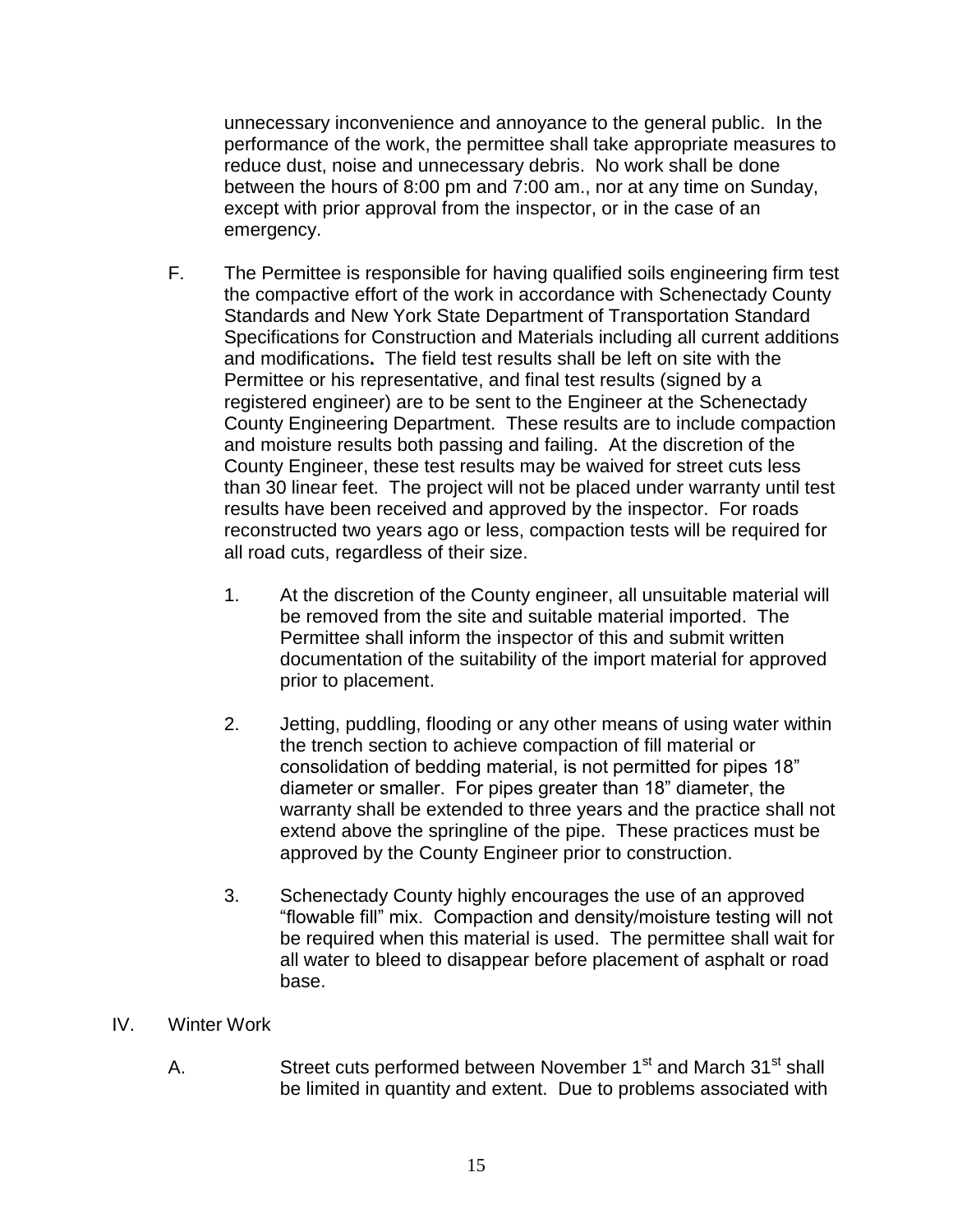potentially frozen backfill and inadequate temperatures to perform the work, street cuts shall be performed only under conditions, which provide adequate time for permanent patching to be completed. With the exception of emergency repairs, the Permittee shall provide the County with a detailed plan of how the project is to be completed under "cold weather" conditions and still meet All County standards.

# **Section 3 Construction Activities**

- I. Boring and Jacking Methods
	- A. All pipes, conduits or mains crossing highway pavements shall be driven beneath the roadway without disturbance to the pavement. Specific requirements include;
		- 1. The point of driving shall not be less than 5 feet from edge of pavement, and;
		- 2. Such pipes under the pavement shall, whenever possible, be enclosed in sleeves or larger pipes, so that repair or replacements may be made in the future without further disturbance of the roadway pavement. Grouting operations may be required if surface settlement, loss of soil or voids around the pipe develop. When grout is required, it shall consist of 1 part cement to 2 parts sand, by volume, and sufficient water to produce a consistency suitable for placing grout.
	- B. If the boring method in the driving of pipes or conduits is found to be impractical due to rock or soil conditions, the applicant may request an exception from the boring requirement and the representative of the County Highway Superintendent shall be consulted to determine the requirements for placing the pipe by the open-cut method. All exception requests will be reviewed and approved by the County Superintendent of Highways.
- II. Road Cuts (Open Excavation Method)
	- A. Pavement and shoulder removal shall be done in a manner that provides for proper restoration of the replacement section. Straight full depth vertical cuts of the pavement will be required. Pavement cuts that become undermined shall be cut back and removed. All pavement cuts or shoulder cuts shall backfilled within 12 hours of excavation. With prior approval, a minimum of 1" thick steel cover plates may be used. On all pavements where cutting is across the line of traffic or where longitudinal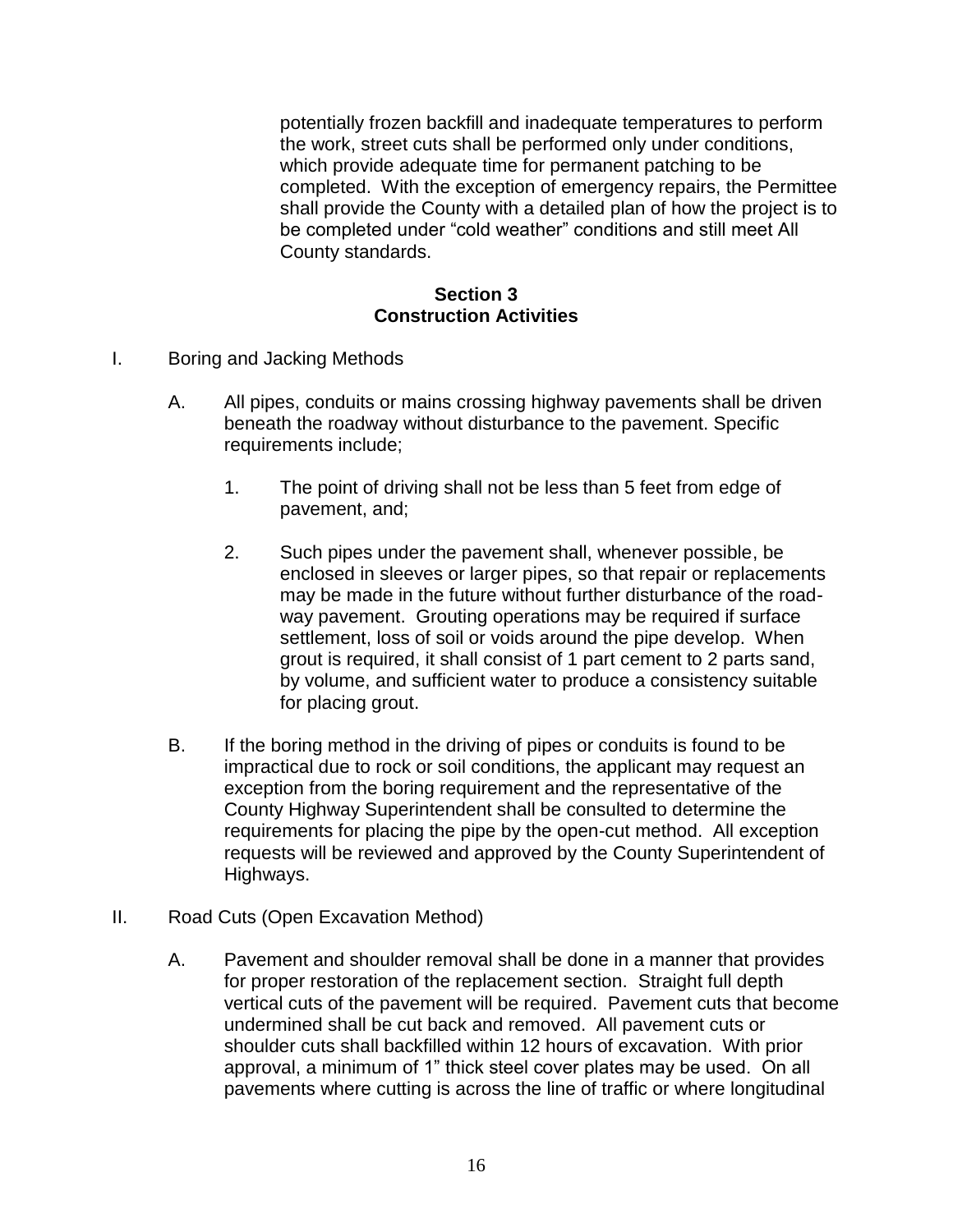cutting is in the path of traffic, temporary repairs with cold patch or other acceptable type of bituminous patching must be placed as soon as the back-fill is installed and shall be maintained even with the surface of the pavement.

- B. It shall be the responsibility of the Permittee to have a temporary patch in place before the site is vacated. Road base is not suitable temporary patch material. All temporary patches must be replaced with final patch material within 48 hours, unless provisions are made with the County Engineer or Supervisor. Under no condition (weather excluded) may a patch go more than 14 calendar days without a permanent patch, and the permittee is responsible for maintaining the temporary patch throughout this time period.
- C. For all roadway trench cuts extending more than 100 linear feet, the permittee shall be required to rotomill (1" minimum) and overlay (1.75" minimum) the roadway from the edge of asphalt to the centerline of the road. In cases where the trench extends over the centerline of the road the entire road shall be milled (as required) and overlaid.
- D. The maximum length of open trench permissible at any time shall not exceed 500 linear feet, for pavement, removal, excavation, construction, backfilling, patching, and all other construction activities without the written permission of the County Engineer or Supervisor.
- E. All unstable and/or undermined asphalt or concrete shall be removed and replaced by the Permittee.
- III. Manholes, water valves or similar appurtenances
	- A. The top of the cleated surface is no less than  $\frac{1}{4}$  and no greater than  $\frac{1}{2}$ " below paved surface.
	- B. The top of the cleated surface is a minimum of 6" below the finished grade of an unpaved surface.
	- C. There will be a minimum of 12" of cover in roadside ditches.
	- D. It is at the same grade as the finished roadway.
- IV. Curb Cuts
	- A. Curb cuts, cross-pans, sidewalks shall involve the removal of full sections; no half sections will be allowed. All work shall be completed in accordance with the New York State Department of Transportation Standard Specification for Construction and Materials, and shall be closed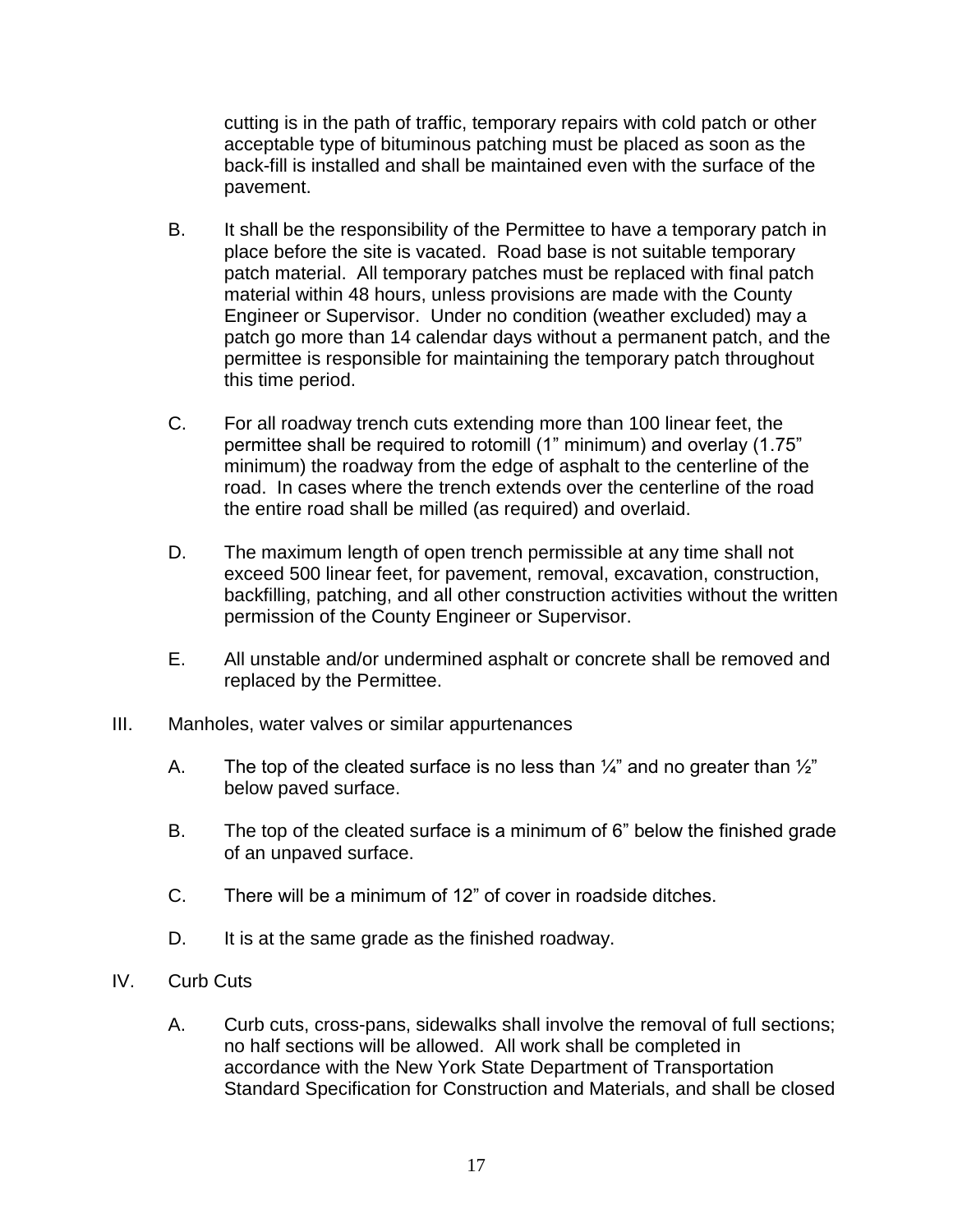to traffic for 7 days after placement. The Permittee shall maintain traffic control until the concrete is approved for traffic. It shall be the responsibility of the Permittee to protect the concrete from damage as a result of vandalism or other causes. Damage concrete shall be repaired or replaced at the direction of the County Engineer or Supervisor.

- V. Excavation Outside Pavement and Shoulder Areas
	- A. On longitudinal trench excavation outside pavement area, edge of trench shall not be closer than four five feet to edge of pavement except under written authorization of the County Highway Superintendent. Sheeting or shoring may be required.
- VI. Tunneling
	- A. Tunneling will be permitted only under exceptional circumstances by special permit and then only if shoring and controlled density backfill (K-Krete or equal) is provided.
- VII. Necessitated Future Work
	- A. The applicant agrees that any present or future injury to, or disturbance of the highway, its slopes or gutters, caused by placing mains and service pipe, shall be repaired by the applicant at his own expense and in accordance with the requirements of the County Highway Superintendent.
	- B. If necessity arises in the future because of the work on the county highway system and/or its structures requiring the removal, relocation or replacement of the installation authorized by the permit, said work shall be done as directed by the Superintendent or his representative, and all cost and expense so incurred shall be the obligation of the said Permittee or his successor in interest.

### **Section 4 EXCAVATION & BACKFILL REQUIRMENTS**

- I. EXCAVATION
	- A. Shoring in compliance with OSHA regulations and standards shall progress with the excavation to prevent cave-in.
	- B. Outside of the pavement area the work shall be carried on in such manner that not more than 100 feet of trench remains open at the end of the day's work.
	- C. Open excavations shall be protected with the required safety controls for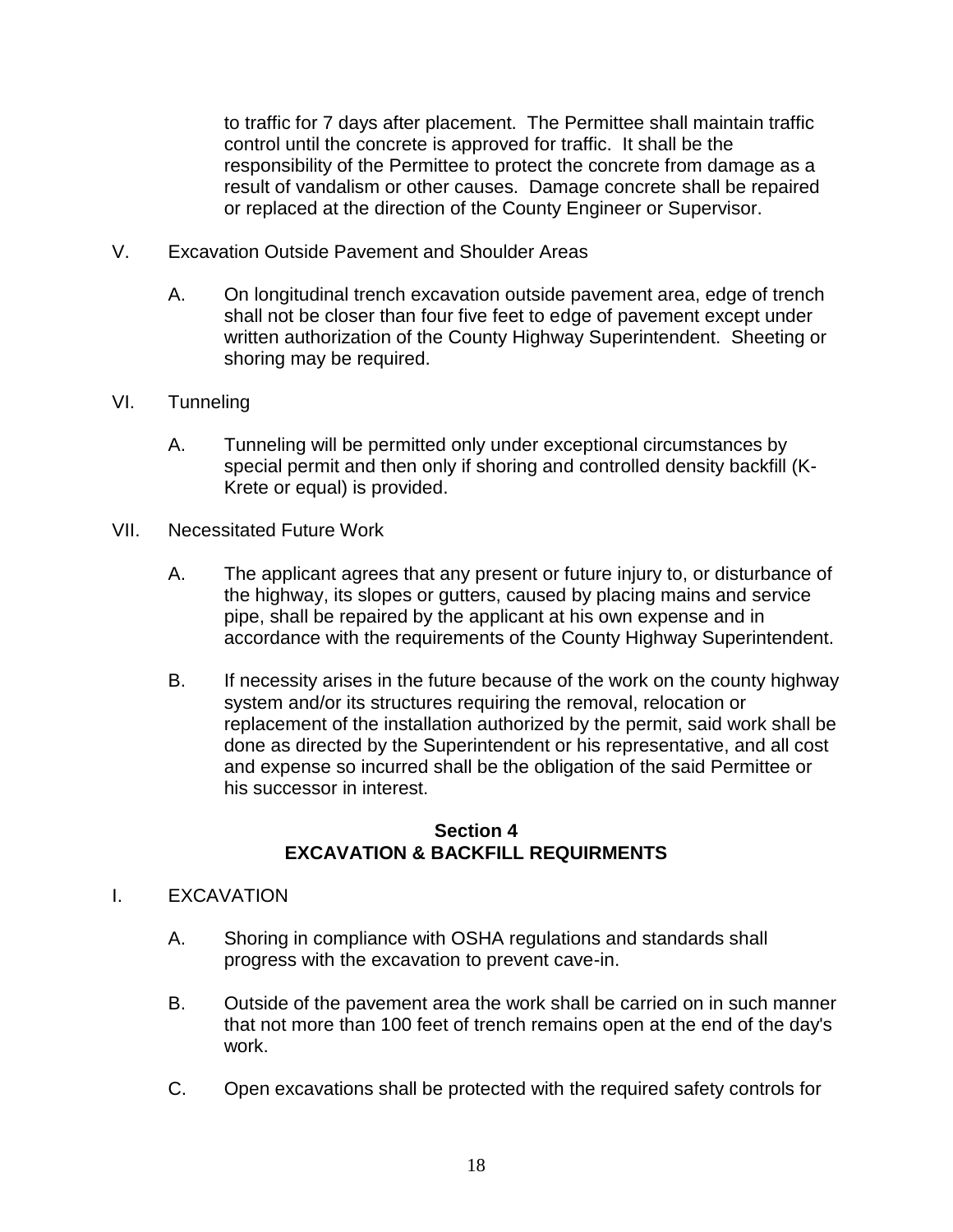safety and for the maintenance and protection of traffic in accordance with the New York State Department of Transportation, Manual of Uniform Traffic Control Devices.

# II. BACKFILL AND REPAIR OF EXCAVATED AREAS

- A. Backfill in areas of road and shoulder pavement cut:
	- 1. Wherever the road pavement is cut, including paved shoulders, backfill for the entire depth of the trench shall consist of the following materials
		- a. From bottom of trench to 21 inches below pavement surface a Select Granular Fill shall be used in conformance with Item 203.07 of the NYSDOT Standard Specifications. This material shall be placed in 6" lifts and compacted to 95% Standard Proctor Maximum Density.
		- b. A 12-inch Subbase Course, Type 2 shall be used in conformance with NYSDOT Item 304.03 of the NYSDOT Standard Specifications. This material shall be placed in 6" lifts and compacted to 95% Standard Proctor Maximum Density.
		- c. A 6 inch Asphalt Concrete Type 1 Base Course in conformance with NYSDOT Item 403.11 shall be used.
		- d. A 1 ½ inch Asphalt Concrete Type 3 Binder Course in conformance with NYSDOT Item 403.13 shall be used.
		- e. A 1 ½ inch Asphalt Concrete Type 6F Top Course (High Friction) Marshall Design in conformance with NYSDOT Item 403.1701.
	- 2. The permittee shall be required to furnish the Department with copies of in-process compaction reports certified by a professional engineer as to the compliance with the requirement of the aforementioned backfill requirements. This certified compaction report shall be submitted along with the cutform for every tenth street opening permit issued to the permittee or as directed by the Director of Engineering.
	- 3. By special approval of the Schenectady County Engineering or Public Works Department a temporary pavement restoration shall be allowed when work shall continue longer than expected. This temporary pavement repair shall consist of 3 inches of Asphalt Concrete – Type 3 Binder Course in conformance with NYSDOT Item 403.13 and NYSDOT Item 304.03 Subbase Course, Type 2 compacted as required above. It shall be maintained flush with the existing pavement until permanent restoration of the pavement is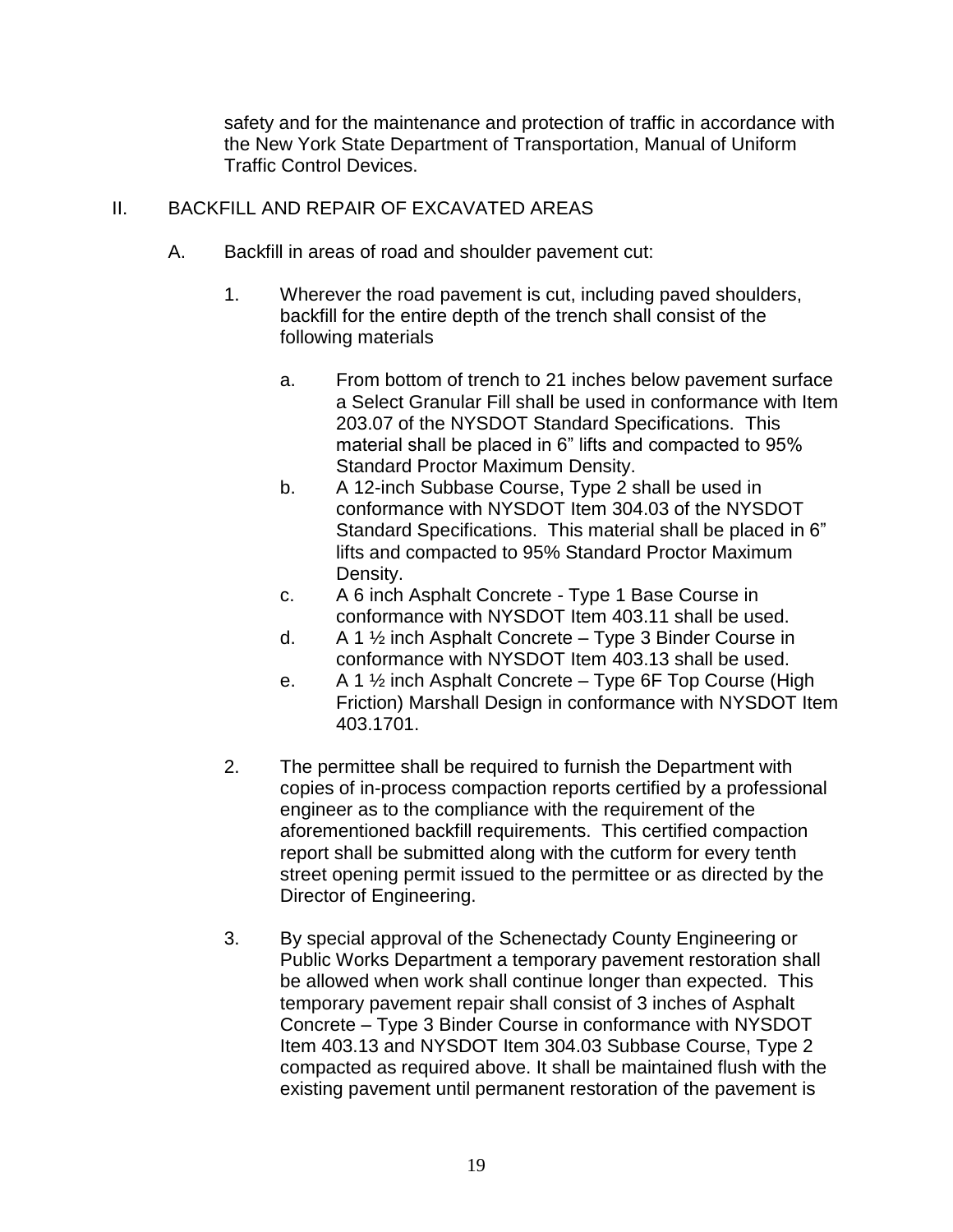made.

- 4. As a measure of maximum density achieved for temporary restoration, the pavement surface shall not sink more than two inches from the surrounding existing surface during the life of the temporary restoration. More than two inches of settlement shall be deemed a failure of the compaction of the backfill and cause the removal of said backfill to the subsurface facility and new fill installed and properly compacted.
- B. Backfill in areas of driveway pavement cut:
	- 1. Wherever a paved driveway is cut, backfill for the entire depth of the trench shall consist of the following materials
		- a. From bottom of trench to 15" below pavement surface a Select Granular Fill shall be used in conformance with Item 203.07 of the NYSDOT Standard Specifications. This material shall be placed in 6" lifts and compacted to 95% Standard Proctor Maximum Density.
		- b. A 12" Subbase Course, Type 2 shall be used in conformance with NYSDOT Item 304.03 of the NYSDOT Standard Specifications. This material shall be placed in 6" lifts and compacted to 95% Standard Proctor Maximum Density.
		- c. A 1-½ inch Asphalt Concrete Type 3 Binder Course in conformance with NYSDOT Item 403.13 shall be used.
		- d. 1 1/2" of Asphalt Concrete for Driveways shall be used in conformance with NYSDOT Item 608.0201 shall be used.
	- 2. By special approval of the Schenectady County Engineering or Public Works Department a temporary pavement restoration shall be allowed when work shall continue longer than expected. This temporary pavement repair shall consist of 3 inches of Asphalt Concrete – Type 3 Binder Course in conformance with NYSDOT Item 403.13 and NYSDOT Item 304.03 Subbase Course, Type 2 compacted as required above. It shall be maintained flush with the existing pavement until permanent restoration of the pavement is made.
	- 3. As a measure of maximum density achieved for temporary restoration, the pavement surface shall not sink more than two inches from the surrounding existing surface during the life of the temporary restoration. More than two inches of settlement shall be deemed a failure of the compaction of the backfill and cause the removal of said backfill to the subsurface facility and new fill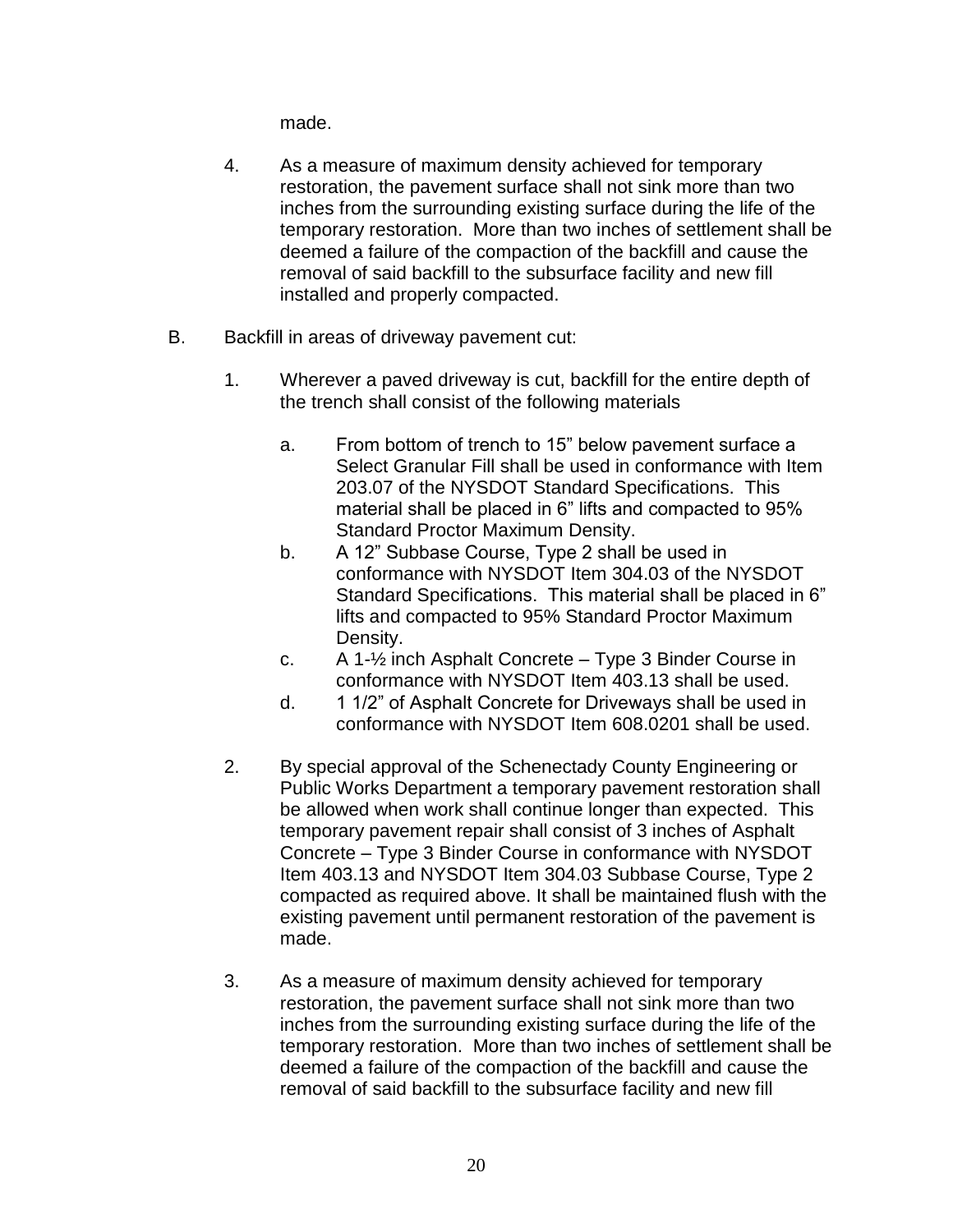installed and properly compacted.

- C. Backfill for excavation within gravel shoulder area:
	- 1. Wherever the edge of the trench excavation is within 5 feet of the edge of the pavement or paved gutter and/or within areas normally used by traffic, a Select Granular Fill shall be placed that conforms to NYSDOT Item 203.07 of the NYSDOT Standard Specifications. This material shall be placed in 6" lifts and compacted to 95% Standard Proctor Maximum Density.
	- 2. Where the depth of the trench excavation is greater than the distance from the edge of pavement to the edge of the trench, steel sheeting may be required and left in place if so ordered by the representative of the County Highway Superintendent. The backfill of the excavated area shall proceed as stated above.
- D. Backfill for excavation within areas outside of pavement and shoulder.
	- 1. The excavations beyond the shoulder and pavement areas but within the roadway area shall be maintained level with the original surface at all times. Excavated material may be used to backfill the excavation compacting the material in 12" lifts to 90% Standard Proctor Maximum Density
	- 2. Where the depth of the trench excavation is greater than the distance from the edge of pavement to edge of the trench, steel sheeting may be required and left in place if so ordered by the representative of the of the County Highway Superintendent. The backfill of the sheeting area shall proceed as stated above.
	- 3. All surplus material between the ditch line and right-of-way shall be removed.
- E. Backfill required for tunneled areas:
	- 1. Voids in the lower layers of such rock backfill may be sand filled but the top layer adjacent to the pavement shall be grouted with a 1 part cement to 2 parts of sand mixture, by volume, and sufficient water to produce consistency suitable for placing grout. The grout shall be placed from the sides with a cement gun or forced in from the top through holes drilled in the pavement.
- F. Backfill for pipes including water lines, sewer lines, closed drainage pipes below subbase depth and within the paved section of roadway or depth of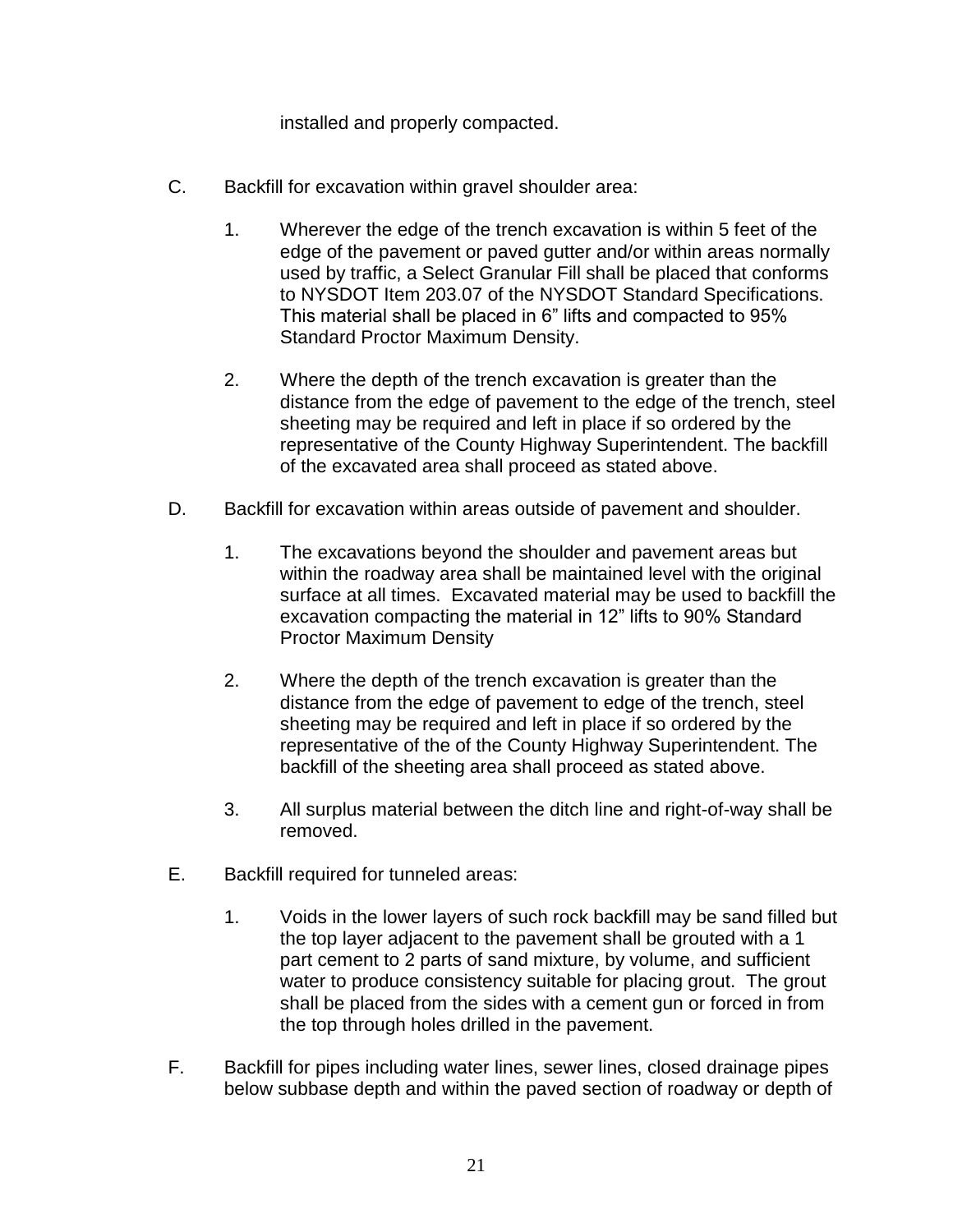pipe is greater than its distance from the edge of pavement, the pipe shall be bedded with a Select Granular Fill in conformance with NYSDOT Item 203.07 of the NYSDOT Standard Specifications.

- G. Driveway culvert pipes shall be backfilled with a Subbase Course, Type 1 or Type 2 in conformance with NYSDOT Items 304.02 and 304.03 respectively, of the NYSDOT Standard Specifications. This material shall be placed in 6" lifts and compacted to 95% Standard Proctor Maximum Density.
- H. Backfill necessitated by service connections: Where service connections are made the trench shall be backfilled within two days from time of opening and suitable barricades shall be maintained during this time with flashing amber lights displayed at night.
- I. Backfill in areas disturbed for miscellaneous structures shall be a Select Granular Fill conforming to NYSDOT Item 203.07 of the NYSDOT Standard Specifications.
- J. All concrete and/or granite curbs disturbed during construction shall be replaced with new curbing and placed along the same line and grade of the existing curbing. Existing curbing may only be reused if inspected and approved by a representative of the Schenectady County Engineering or Public Works Departments. Curbing shall be installed per NYSDOT Standard Specifications and Standard Details.

# **Section 5 MISCELLANEOUS**

- I. General
	- A. Footing or basement drains shall only be allowed to tie into a Schenectady County closed drainage system on a case by case basis. Drains must tie into a catch basin or other approved structure where the pipes are accessible for maintenance and repair. If no structure is present, one will need to be installed at the permittee's expense.
	- B. Manhole and catch-basin frames and covers shall be approved by the representative of the County Highway Superintendent and set in a workmanlike manner flush with the surface of the highway. Generally, materials, pre-cast concrete units and structures shall conform with the NYS Department of Transportation Standard Specification current to the date of work or higher standard as may be required by the Superintendent of Highways.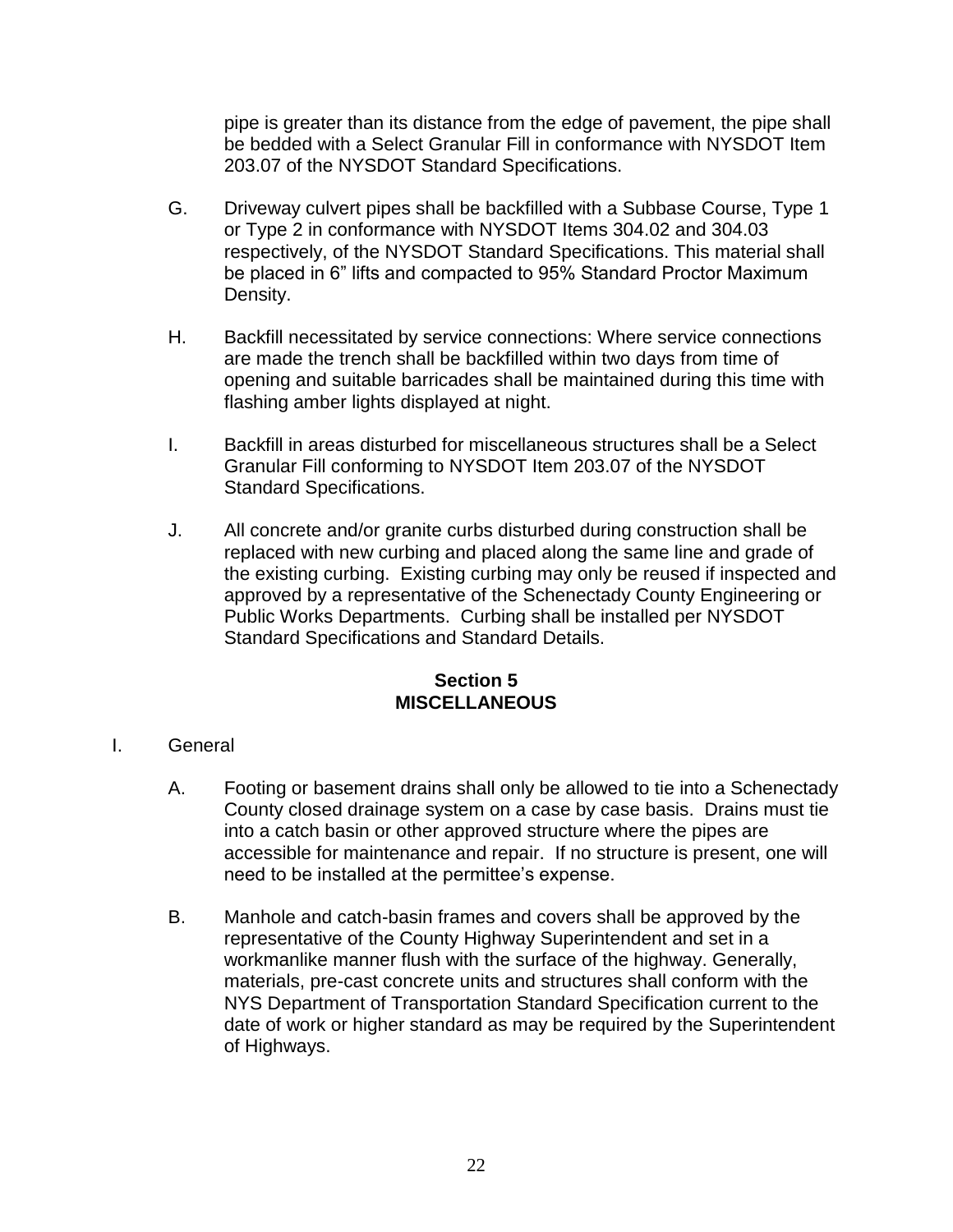# **Section 6 MAINTENANCE OF TRAFFIC**

# I. General

- A. Traffic is to be maintained at all times during the progress of this work and adequate signs, barricades and lights shall be provided in accordance with the provisions of Sub-Chapter H of the NYS Department of Transportation's Manual of Uniform Traffic Control Devices.
- B. The applicant shall erect and maintain suitable guardrail or barricades around all trenches while work is in progress for the protection of the public and they shall be suitably lighted by flashing amber lights at night. The work shall be carried on in such manner that not more than 500 feet of trench in earth remains open at end of day's work.
- C. No pavement cuts are to be left unfilled overnight except in emergencies and, in such cases, adequate precautions must be exercised to protect traffic.
- D. No construction materials or equipment shall be left on the shoulders or pavement after working hours nor shall any construction equipment or material be placed in any manner of location that will obstruct highway or railroad warning signs.
- E. All open trench in the highway right-of-way shall be barricaded. There shall be conspicuously displayed bright red flags not less than 24"x24" attached to such barricades and illuminated at night with flashing amber lights. If, in the judgement of the representatives of the County Highway Superintendent, flagmen are necessary, they shall be employed by the Permittee and on duty at all times during the progress of the work so as to direct traffic and maintain flares, etc.
- F. Soft shoulder signs of adequate size not less than 30" square shall be erected and maintained on all backfill trenches within the shoulder area until the backfill is thoroughly settled. These signs shall be located at the beginning of each section of work at intersections and at a distance not greater than 1,000 feet apart.
- G. During winter conditions, highway shoulders shall be maintained free of obstructions, which would interfere with snow removal and ice control.
- H. The Permittee shall keep the traveled way free of foreign objects such as rocks, timber and other items that may fall from transporting vehicles.

# **Section 7**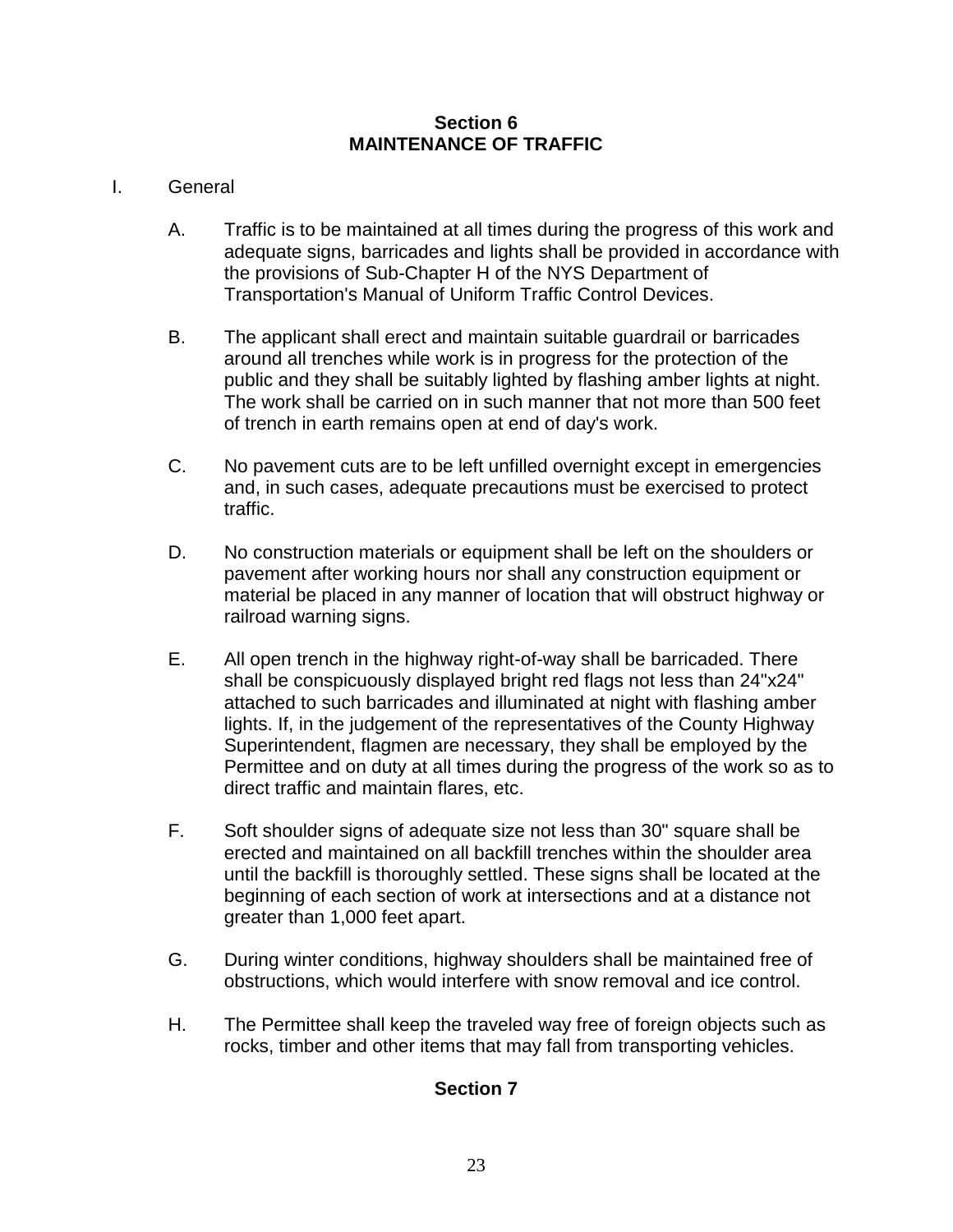# **OVERHEAD UTILITY INSTALLATIONS**

- I. Setting of Poles
	- A. All poles shall be set outside the ditch lines and so that there is no interference with the proper drainage of the highway. In case it is impractical to set poles so as not to interfere with the flow of water in the ditches, the shoulder, ditch and space around the poles shall be paved by the applicant so as to protect against erosion. Where possible, poles shall be set at least 8 feet from edge of pavement or the nearest point along guiderail.
	- B. There shall be no obstruction to private driveways, connecting highways or roads, paths or sidewalks.
	- C. In case it is found necessary to trim trees within the boundaries of the highway, the least possible amount shall be done and, in all cases, the consent of the abutting property owner must be secured before the poles are set and trees are trimmed.
	- D. Poles shall be of sufficient length to provide a clearance of not less than 18 feet above the crown of the highway under the worst conditions of temperature and loading. They shall be set in line properly plumbed and shall be well guyed. Poles shall be straight, sound, and the fittings shall be of sufficient strength to carry wires under the worst condition of loading (ice, wind, etc.).
	- E. Where communication and telephone wires cross high tension power lines, electric light or high voltage wires, special precautions shall be taken to maintain proper clearance under the worst condition of temperature and loading.
- II. Resetting Poles
	- A. If necessity arises in future because of work on the highway to relocate, replace or re-set poles, cables, or conduits, said work shall be done at expense of the applicant.

# **Section 8 COMPLETION OF WORK**

# **I. General**

A. All work is to be performed in a manner approved by the representative of the County Highway Superintendent.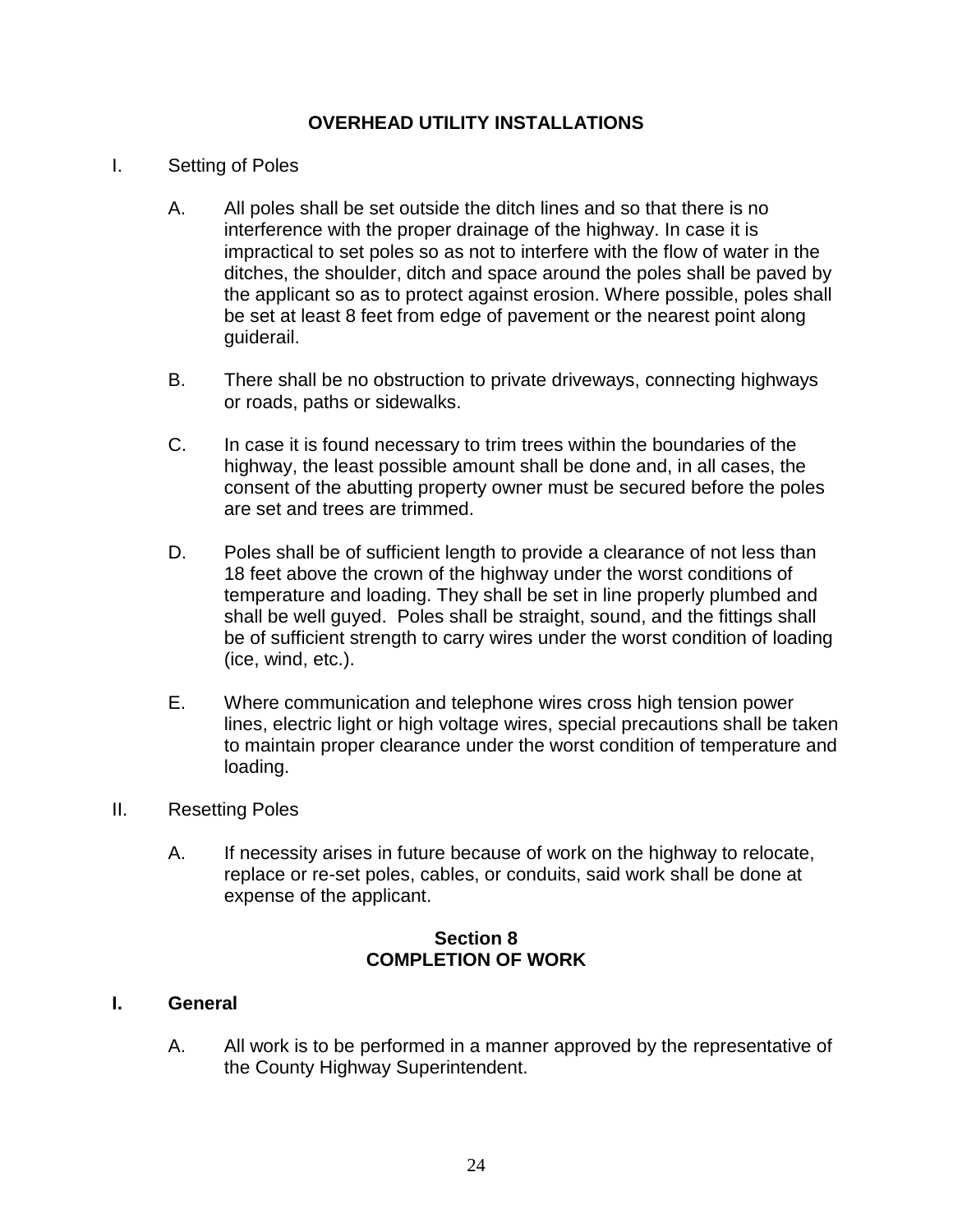- B. All disturbed areas shall be returned to their original condition in a manner satisfactory to the County Highway Superintendent or his representative. All unpaved areas disturbed due to work within our right-of-way shall be topsoiled, seeded and mulched.
- C. The Permittee shall be required to restore shoulders and ditches and clean up the highway as his work progresses. All driveways shall be restored with material equivalent in kind and to their original conditions.
- D. All surplus earth and rubbish shall be cleaned up and removed from the highway left in a neat and orderly condition.
- E. Cutforms

1. A sketch showing the exact dimensions and location of the restored area, and a description of the opening or trench defined by distance in feet from the nearest driveway or intersection and from the edge of pavement.

- 2. The highway permit number
- 3. The date of completion of the final restoration
- 4. The name and address of the final pavement contractor

5. A compaction report certified by a New York State licensed professional engineer.

F. Failure to file cutforms in a timely manner may jeopardize future permit requests.

# **Section 9 QUALITY CONTROL TO STREET REPAIRS**

- I. Every street therefore every street repair situation is unique. The design criteria and construction standards cannot address every unique situation. In most cases, they provide the "minimum" acceptable standards. Strictly applied, they will provide the minimum acceptable product. If the goal, on the other hand is "quality of excellence" in street repairs, then the standards should be viewed as guidelines, which must be used in conjunction with planning, and judgement. In many cases, it may be necessary to exceed the minimum standards to achieve a quality product. Following are issues that require consideration in a "quality" approach to street repairs.
	- Appearance Does the final appearance of the street suggest the repairs were well planned, or that they happened by accident?
	- Rideability Are the transitions onto and off of the patch smooth? Does the patch itself offer a smooth ride, and are the joints located outside of the normal wheel path?
	- Pavement Management Is the patch consistent with the longer-term pavement management strategy for the particular street?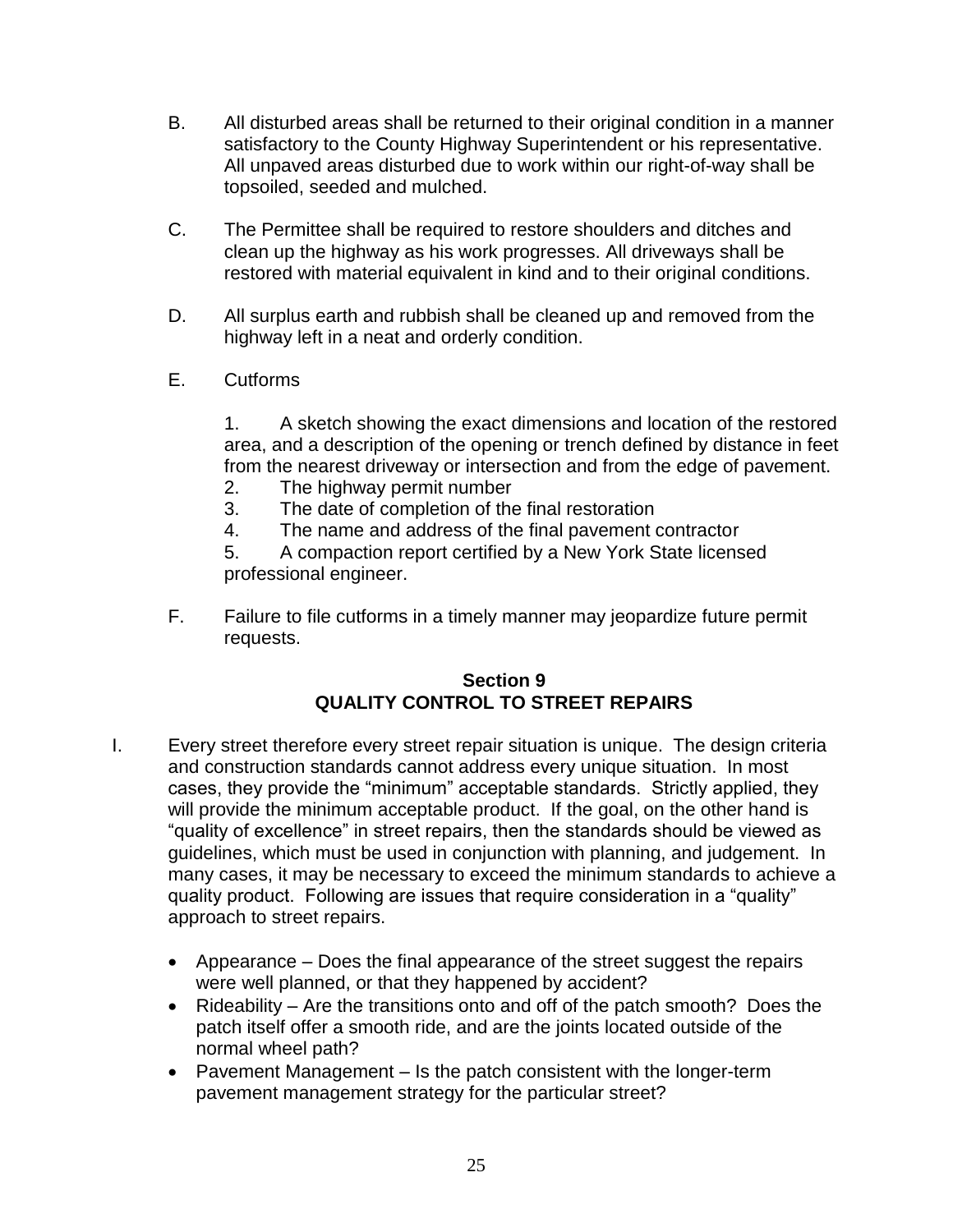- Future Maintenance Will the patch pose any future maintenance problems, or make future maintenance more difficult?
- Coordination Can joint efforts with other utilities or County departments mitigate the negative effects of street repairs?
- A. Appearance Consciously or not, the driving public "rates" the general appearance of the roadway system, including street repairs. Street repairs which are satisfactory from a functional point of view may produce a negative reaction from the public if they give the appearance of being poorly planned or executed.
	- 1. Existing pavements shall be removed to clean, straight lines, PARALLEL and PERPENDICUALR to the flow of traffic. Do not construct patches with angle sides and irregular shapes.
	- 2. Avoid patches within patches. If this cannot be avoided, make the boundaries of the patches coincide.
	- 3. Asphalt and concrete pavements shall be removed by sawcutting or grinding. Avoid breaking away edges of the existing pavement or damaging the remaining pavement with heavy construction equipment.

B. Rideability  $-$  A driver may see a street repair, but in the case of a quality repair, he/she should not be able to "feel" it in driving normally down the street. Completed street repairs shall have a rideability at least as good as, if not better than, the pavement prior to the repairs.

1. Do not place overlays with feathered edges. Overlays shall be place by first removing the existing pavement to the desired depth by sawcutting or grinding, and then replacing the pavement flush with the adjacent surfaces.

2. Particular care must be taken in constructing overlays to provide smooth transitions, and to avoid problems with drainage or access at the edges of gutters.

3. Street tolerance of street repairs shall meet standards for new construction. That is, finished surface of the street repair, when tested with a ten foot straight edge parallel to the centerline or perpendicular across the joints, will show variations measured from the testing face of the straight edge to the surface of the street repair which do not exceed one-quarter inch.

C. Pavement Management – Street repairs shall leave a pavement in a condition as least as good as, if not better than, the condition prior to the repairs.

1. In most cases, and particularly in the cases of extensive excavation and repairs, the permittee shall be required to survey the existing pavement condition with a representative of Highways and Transportation prior to the work. After